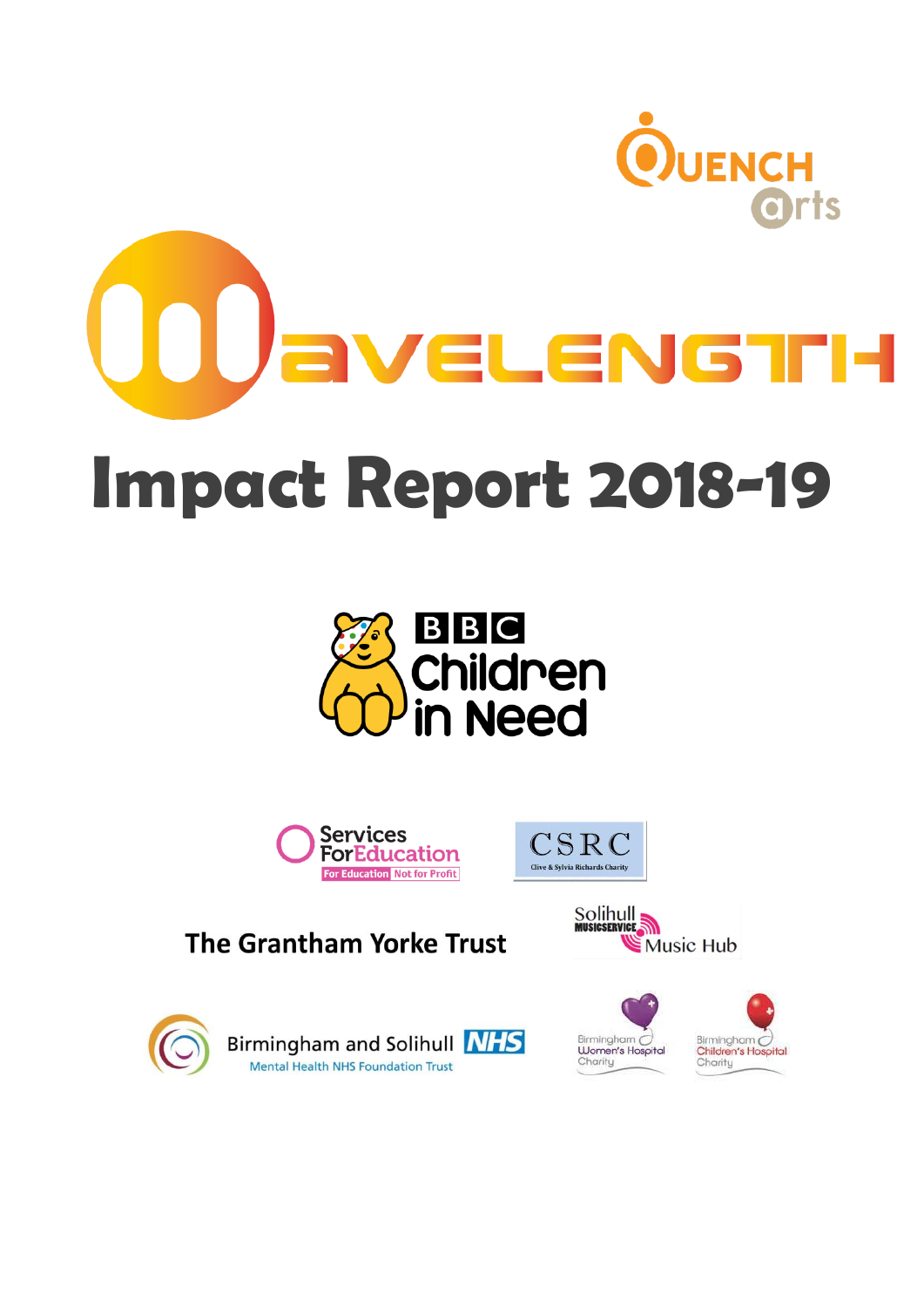# **Contents**

P3: Activity Summary

#### **Analysis of Participant Progress**

- P4: Baseline Analysis: Your Music Section/ Outcome 1
- P7: Baseline Analysis: It's All About You Section/ Outcome 2 including 5 Ways To **Wellbeing**
- P11: Baseline Analysis: 'How You Doin'?' Section/ Outcome 3
- P14: Other Key Outcomes
- P15: Participant Case Studies
	- P15: Case Study 1 P17: Case Study 2 P18: Case Study 3 P20: Case Study 4 P21: Case Study 5 P22: Case Study 6 P23: Case Study 7
- P25: Reflections and lessons learned
- P26: Links: photos, blogs, practice sharing, project CD, Mental Health First Aid information, Five Ways to Wellbeing and Outcomes Star information.
- P27: Thanks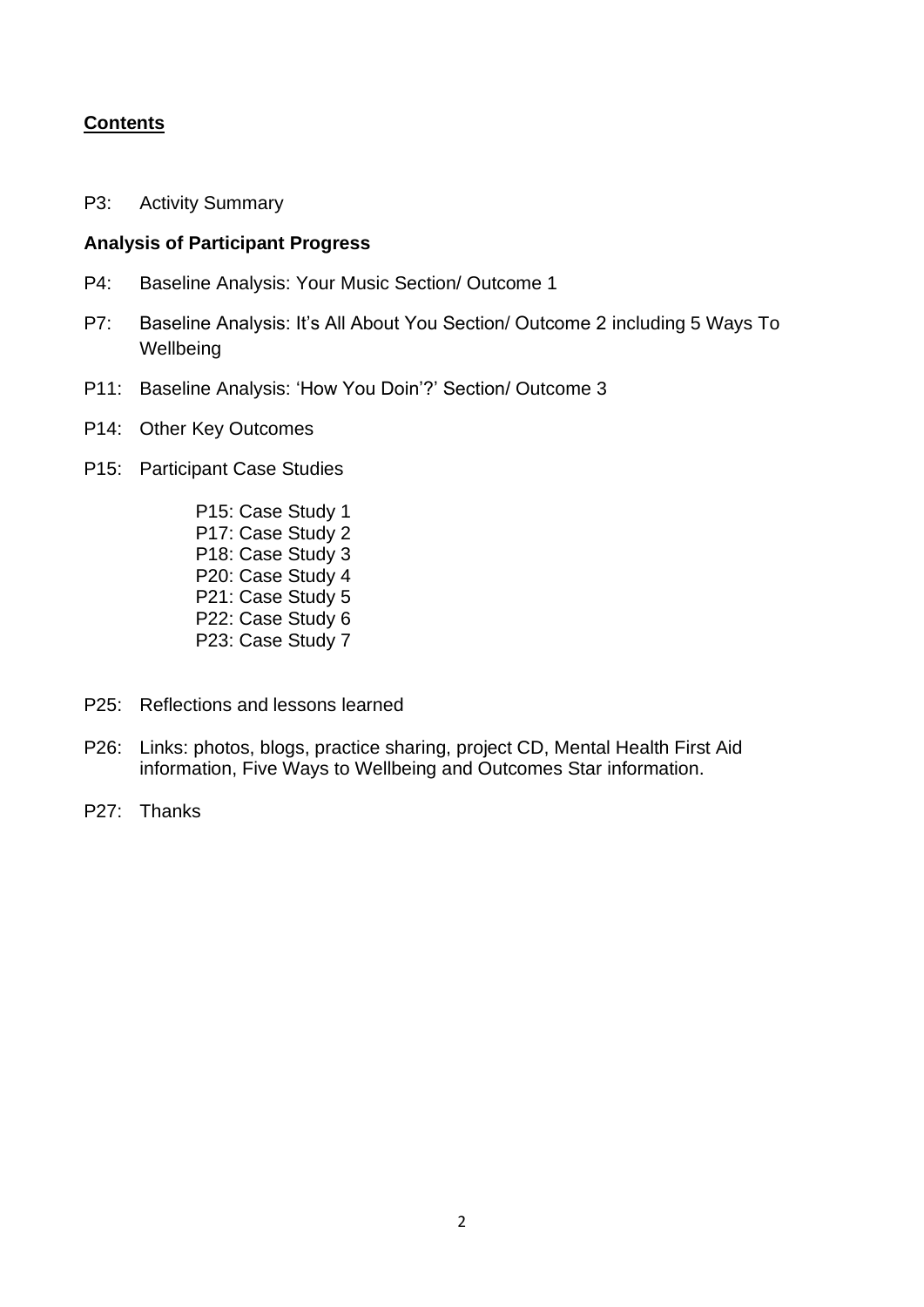# **Wavelength 2018-19 Activity Summary**

Wavelength is a creative music making project for young people aged 12-18 living in Birmingham and Solihull with mental health conditions. This is the 4th year of project delivery, with the project schedule slightly amended this year due to the timeframe required to obtain new funding for the initiative from BBC Children in Need.

Wavelength benefitted 45 young people with diagnosed mental health conditions this year through the main community programme and 2 bespoke mini projects at Birmingham Children's Hospital Parkview Clinic and at Ardenleigh (Forensic Child & Adolescent Mental Health Service unit). We worked with 27 young people in the mini projects, through 10 halfday sessions per clinic based in the school holiday periods (when hospital school doesn't take place and young people need activities to engage them). These project sessions included some one-to-one session and some group activities, depending on the wishes of the settings and the needs of the young inpatients. We engaged 18 different young people (14 from Birmingham/ 4 from Solihull) in the main community programme, working on a rolling recruitment basis in liaison with our project steering group

Across the main community programme, we delivered:101 one-to-one music sessions,13 group sessions (ensemble skills), 13 songwriting sessions, 9 recording sessions and 2 social opportunities (seeing the Iridis concert at the mac, plus the Home of Metal exhibition). We held an end-of-year sharing with a signposting marketplace on 26<sup>th</sup> October at the Royal Birmingham Conservatoire. Some young people are still to complete their full allocation of 10 one-to-one sessions due to the new rolling recruitment offer and these young people will have their sessions rolled over to next year, remaining engaged in the project.

Participants involved in the project this year have had a range of mental health conditions including: anxiety/generalised anxiety disorders, mood disorders, eating disorders, sensory processing disorders, depression, psychosis, OCD, ADHD, body dysmorphia, agoraphobia and issues with low self-esteem and self-harm. Some young people have had comorbidities such as autism/Asperger's syndrome, Cerebral Palsy/hemiplegia, dyslexia/ dyscalculia, dyspraxia, epilepsy and joint hypermobility syndrome which have also impacted on their mental health.

These young people face many barriers in accessing mainstream provision including psychological barriers such as low confidence/self-esteem; physical barriers, regarding accessible venues, transport and carer/keyworker availability; and other barriers such as reduced concentration due to medication. They may be confused about their identity, be coming to terms with life-long conditions/associated stigma and also feel a lack of agency/control. These barriers result in young people having difficulties in progressing their hobbies and interests and sometimes their education (through missed schooling), resulting in a lack of opportunities to build emotional, personal and social skills for resilience, which causes further isolation, social exclusion and limits friendship networks and future aspirations.

In this report we highlight the progression that project participants have made through cohort statistics collected through participant self-assessed baselines. We also highlight the individual impact through a sample collection of case studies on new participants recruited this year, giving further context.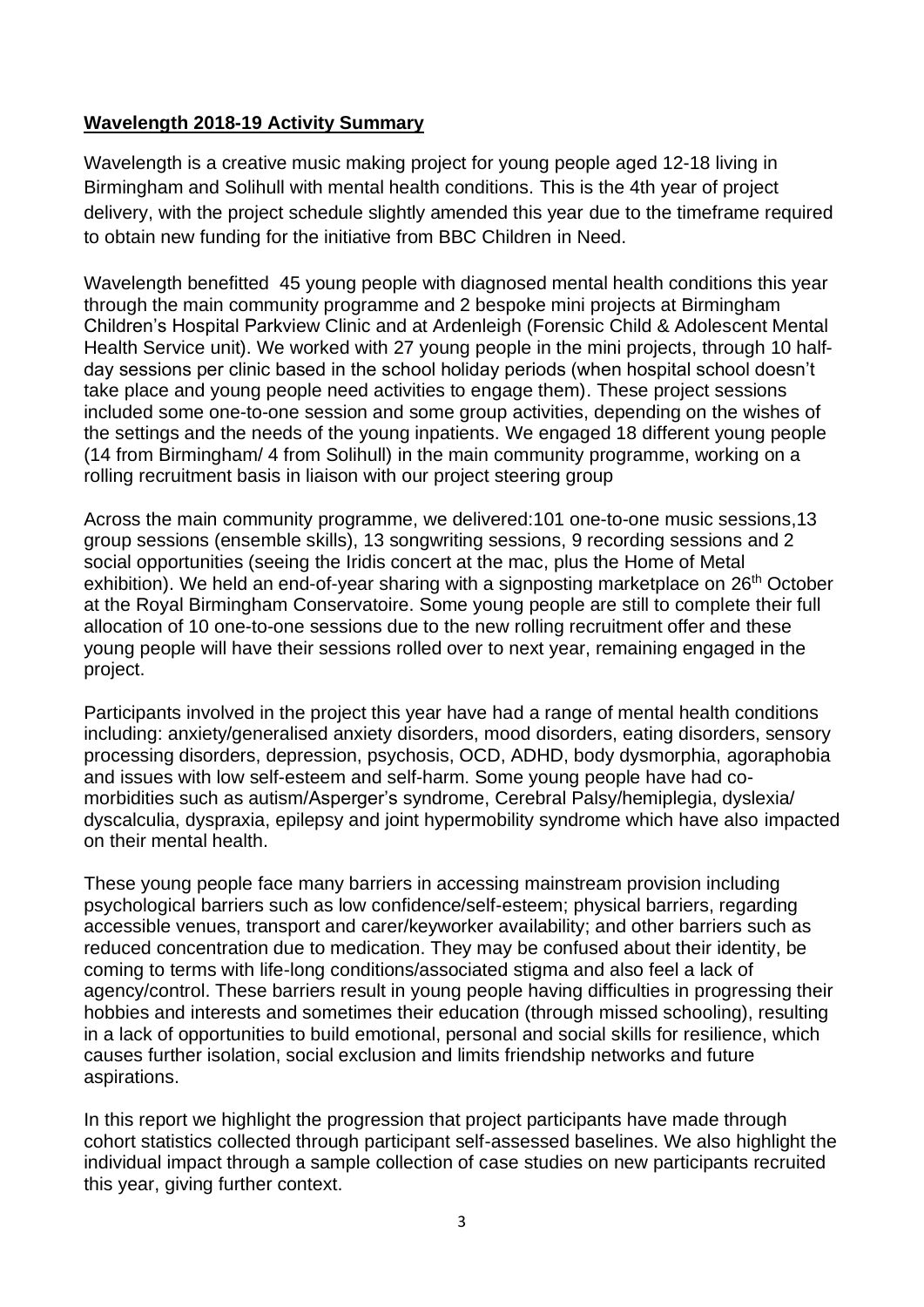# **Wavelength 2018-19 Analysis of Participant Progress**

# **Baseline Analysis**

The following is a summary impact analysis of evaluation material collected from this year of the Wavelength project via a creative baseline activity with 'core' participants including those attending the main community project. Our baseline evaluation tools were devised to use creative and practical activities to engage participants in the process and to enable us to collect data to help us monitor progress and project impact. Participants have reflected on a range of musical, social and wellbeing indicator statements collated from sources such as Youth Music's evaluation questionnaires and from the adult wellbeing projects that we run, which include questions from the Warwick-Edinburgh Mental Wellbeing Scale (WEMWBS), outcomes/mental health recovery star and Five Ways to Wellbeing nationally recognised tools. The same baseline activities were completed by participants, with the support of their project artist, at the beginning and end of the project to measure distance travelled. This data has been analysed on a cohort basis to give statistical results.

Working in mental health, this data can be greatly affected by how the participant is feeling at the time of baseline completion if, for example, they are having a really good/bad day, so we triangulate data to ensure multiple evidence sources and also produce contextual case studies. These case studies are important to add context to baseline data, for example, sometimes a lower mark for the  $2<sup>nd</sup>$  baseline, which might look negative, could mean that the participant now recognises that there is room for improvement through meeting more experienced musicians and has actually gained higher aspirations. 7 case studies, as examples, are provided at the end of this document, with each project artist having written case studies on a selection of the participants they have worked with.

We did not use our baseline evaluation tools during the projects based at Birmingham Children's Hospital Parkview Clinic and Ardenleigh Forensic CAMHS. The sessions here are mini projects and due to the nature of these settings and the severity of the young people's mental health conditions, sessions tend to run as 'drop-in' group sessions. Asking such detailed questions in this context therefore seems inappropriate. Instead, we rely on sessional feedback including graffiti walls and plenary discussions, with artist and staff observations included, also producing case studies where engagement and impact deems these appropriate.

## **Your Music Section:**

This section of the baseline related to BBC Children In Need Difference 1.

- **Outcome:** Project participants show an improved ability to express themselves in a constructive and positive way.
- **Indicators:** Participants' self-assessed level of ability to express themselves through their own music-making.
	- What music leaders say about participants' abilities to express themselves.
- **Evidence:** Participant revisited baseline questionnaires. Music leaders' sessional reports. Project recordings of participants' work, and end of year project CD.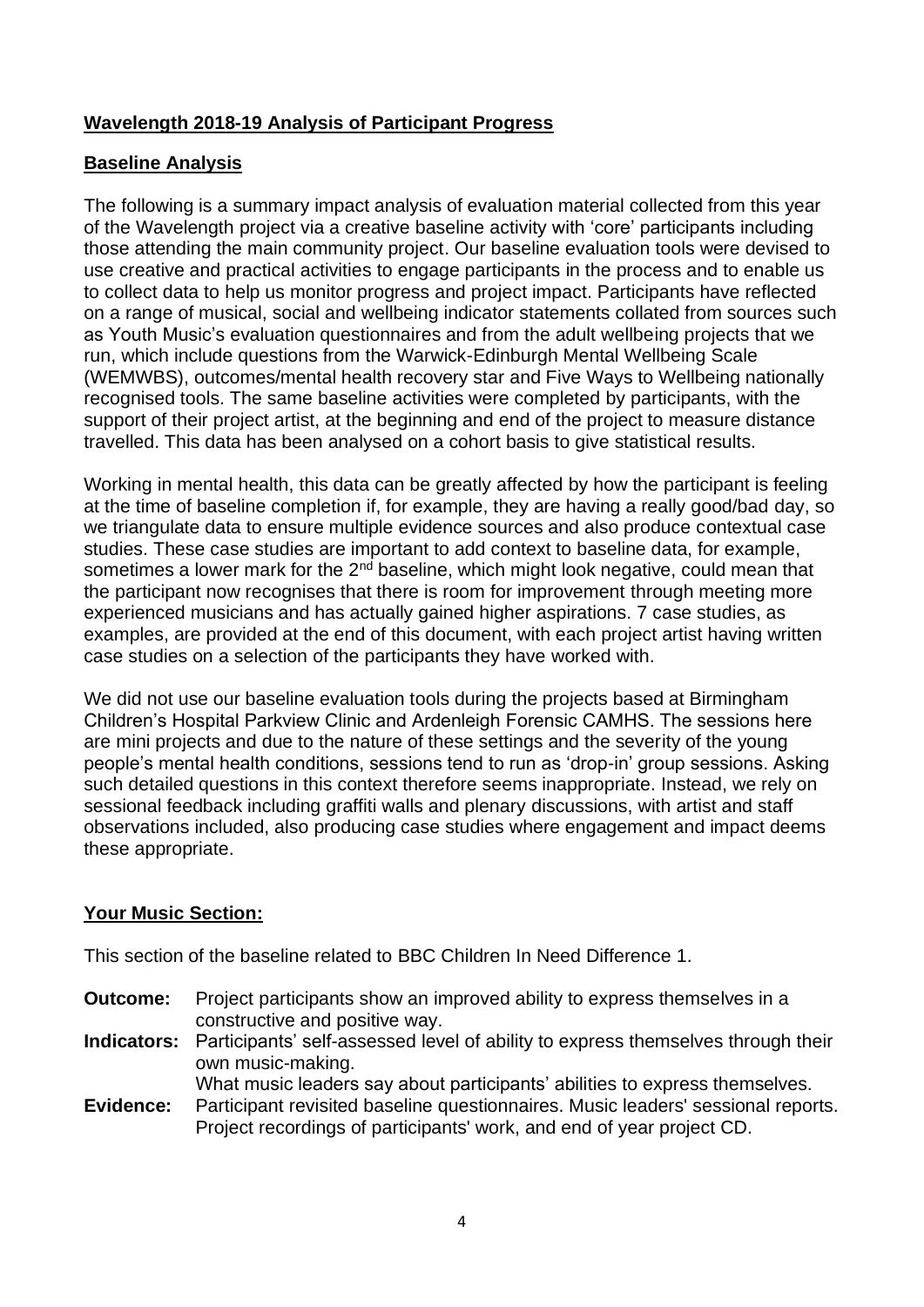

Participants were shown a mixing desk. Each fader was marked  $1 - 7$ . Number 1 (the bottom) meant they strongly disagreed, number 7 (the top) meant they strongly agreed. Fader 1 responded to question 1 below, fader 2 to question 2, etc. Participants were asked to move each fader to show how strongly they agreed with each question. This activity was done at the beginning and end of the project year, to measure distance travelled. Participants' names have been coded in order to maintain anonymity.

# **Of members completing baseline documents at the beginning and then end of the project:**

83% showed improvement in, 'I can express my thoughts, feelings and emotions through my own music making'. 8% stayed the same. The most improvement was 5 points, on a scale of 1-7. 59% of the collective potential progression points available were achieved.

50% showed improvement in, 'I am good of making sense of what other people are expressing though music (e.g., thoughts, feelings and emotions)'. 33% stayed the same (some participants gave a high score at project start). 30% of the collective potential progression points available were achieved.

91% showed improvement in, 'I am pleased with my current level of musical ability'. 8% stayed the same. 51% of the collective potential progression points available were achieved.

83% showed improvement in, 'I have a good understanding of the different elements of music (pitch, rhythm, melody, timbre, dynamics, texture, harmony, structure, etc.)'. 17% stayed the same. 61% of the collective potential progression points available were achieved.

67% showed improvement in, 'I feel like music making allows me to be creative'. 25% stayed the same. 75% of the collective potential progression points available were achieved.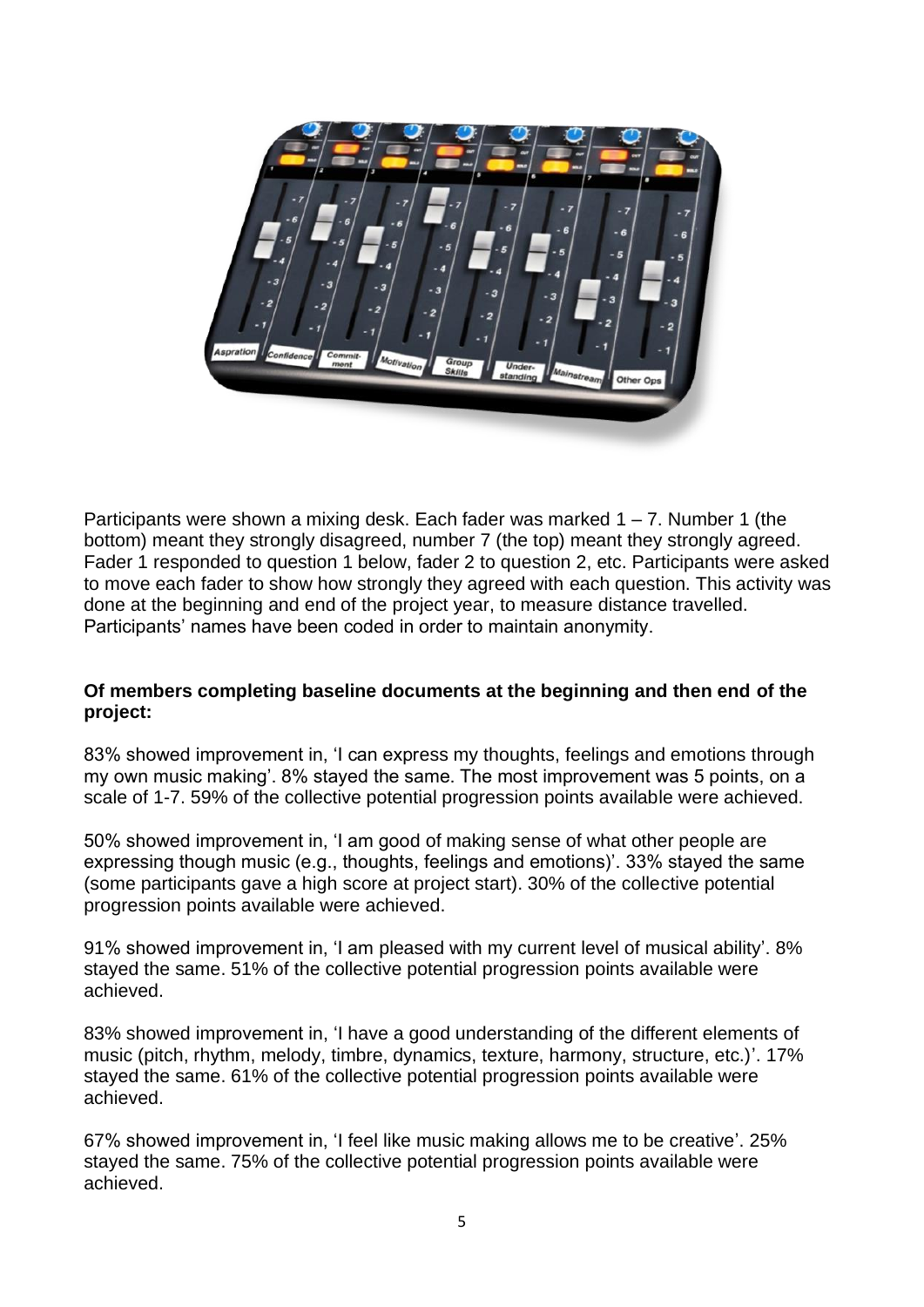67% showed improvement in, 'I find it easy to sing/play in front of others'. 8% stayed the same. 18% of the collective potential progression points available were achieved.

Music Leader sessional reports have documented participant progress. Examples include:

# Participant 1I:

• Group Session 27/3/19: Participant 1I spoke into the round-robin recorder at the end for the first time (note: previously she would only write comments down and refused to speak). • Group 4/4/19: Participant 1I is making decisions and speaking up about her thoughts and ideas really calmly and comfortably and she spoke into the round-robin again.

# Participant 1A:

• Group 4/4/19: Participant 1A has developed a habit of 'shouting' when she is struggling to be flexible. She has very rigid ideas and when the group shifts away from them or something happens that she is not comfortable with she goes bright red in the face and tells the music leader why she is not happy through gritted teeth. She is very clear about her thoughts and feelings but may not be expressing them in the best of ways and is still struggling with flexibility.

• Songwriting session 18/9/19: Participant 1A was talking to other participants and she was better at listening to the ideas of other people and not steering the conversation in her direction. She took part in some wonderful conversations.

General group session example 23/1/19: We looked at three objects: a balloon, ball bearing and shell and talked about them and spent some time writing what we thought about them. Then we discussed what we had all written and collected words and phrases that we all liked from the various sheets. We started writing an abstract poetic song about looking back into our youth but as the session and song progressed, it became a song about a group of friends losing someone to a shooting. The discussions got very deep but people handled the subject matter really maturely and were careful to look after each other. The song is not finished because there were so many strong feelings pulling it in different directions so, as a group, we decided to take some time to reflect and look at it again next week.

Audio/photographic documentation of participants' music and lyrics and audio recordings of group 'round-robin' plenary have evidenced progression.

The project CD highlights participants' creative expression: [https://soundcloud.com/quench\\_arts/sets/wavelength-cd-2019](https://soundcloud.com/quench_arts/sets/wavelength-cd-2019)

# **Extra information**

The majority of Wavelength participants have low self-confidence and lack group experiences on joining. Some struggle to express an opinion, fear making a decision, or are elective mute. Others were referred for showing their frustration through inappropriate behaviour/language. Within project sessions, this may manifest as shyness or a perceived lack of willingness to engage. In rarer situations, it is masked by dominant behaviours where the participant appears over-confident and uncompromising. Participants are coming to terms with their diagnosis and associated symptoms/medication. Often they have missed lots of education and had limited opportunities to engage with peers.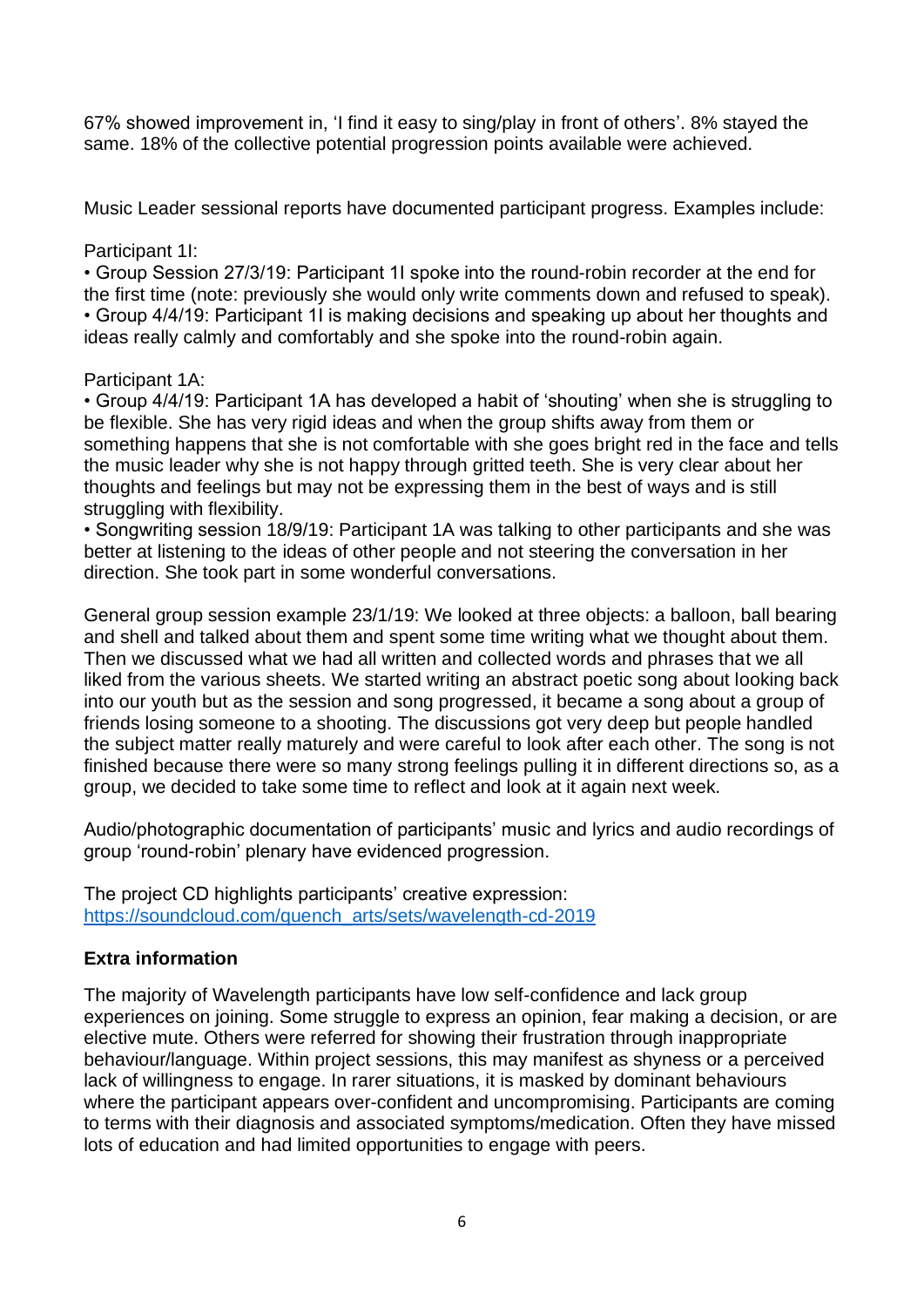To improve their ability to express themselves, we build confidence and skills through oneto-one sessions initially, leading to group sessions when ready. Once more confident, participants are encouraged to steer their sessions more (sessions are participant-led in terms of content/style/structure/form and the music/topics of focus, e.g. with lyrics). In group sessions, they learn to work collaboratively alongside their own devised guidelines, valuing everyone's contribution as part of the ensemble and understanding that different views and opinions are healthy, learning compromise. They connect with music and discuss different emotions/states it can evoke. Steering topics/themes for group pieces they learn to offer ideas/lyrics using a range of stimuli/tools and hear other ideas and opinions leading to interesting discussions. We find that lyric-writing is a great way to discuss issues/feelings that they'd otherwise struggle to talk about. The original music created on the CD illustrates how far participants can now express themselves, covering topics such as: the environment (Have You Ever Hugged A Tree?); street violence (Video Game); mental health (Colossal Nothingness).

This extract from Case Study 1B (see attachment) highlights an example of progress: *"When 1B came into his first one-to-one, he could make no eye contact and found it difficult to engage in conversation…In the group sessions we began to see a change. At first he would talk via me. As he attended more sessions, he began to be braver, speaking louder, and then later speaking for himself."*

This year a couple of participants had severe autism. They found one-to-one sessions too intense and thrived more in group sessions. Here, we delivered pair or small group sessions instead of individual sessions to build skills.

Some participants still struggle to express themselves constructively at times and their journey may not have been as large. Most progress was made with core participants attending community sessions (rather than inpatient project participants) due to longer engagement. However, all music leaders observed more engagement from participants with themselves, even when these participants struggled to communicate with peers. With mental health, progress can relapse from day-to-day - we use music to help build resilience to manage this.

*"Music is her coping mechanism. In a safe, non-threatening way, music can allow expression of emotion..."* Parent, Participant 1L.

*".. (music) can help to regulate their emotions and maybe see things from another angle. Also, lyric writing can help to resolve issues/ concerns they have."* Mother, Participant 1A.

# **It's All About You Section:**

This section of the baseline related to BBC Children In Need Difference 2.

**Outcome:** Project participants show an increased sense of self-esteem. **Indicators:** Participants' self-assessed level of self-esteem. Whether or not participants share their musical outcomes with others. **Evidence:** Participant revisited baseline questionnaires. Music leader sessional reports and case studies on each participant.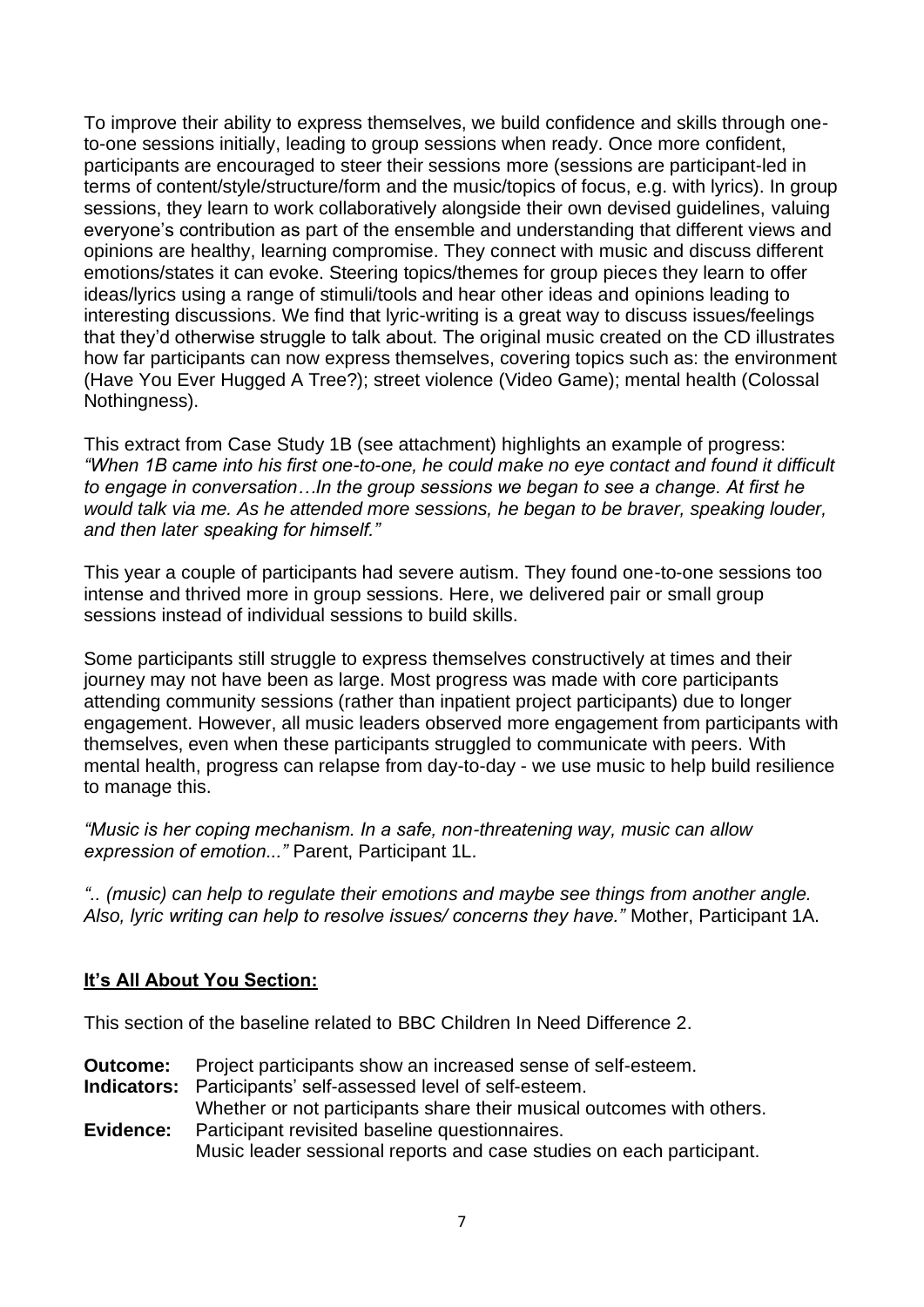Participants were shown a picture of a star and asked to imagine that they were the star. Each point of the star was marked 1 -7. Number 1 (the inside) meant they strongly *disagreed*, number 7 (the end of each point) means they strongly *agreed*. Participants were asked to colour in each point of the star to show how strongly they agreed with each question. This activity was done at the beginning and end of the project year, to measure distance travelled.



Participant self-assessed baselines taken with core (community-based) participants at the beginning/end of the project year show individual and cohort self-esteem improvements against set statements.

42% showed improvement in, 'I've been feeling relaxed'. 33% stayed as they were at the beginning of the year. 20% of the collective potential progression points available were achieved.

67% showed improvement in, 'I've been feeling confident'. 33% stayed as they were at the beginning of the year. 39% of the collective potential progression points available were achieved.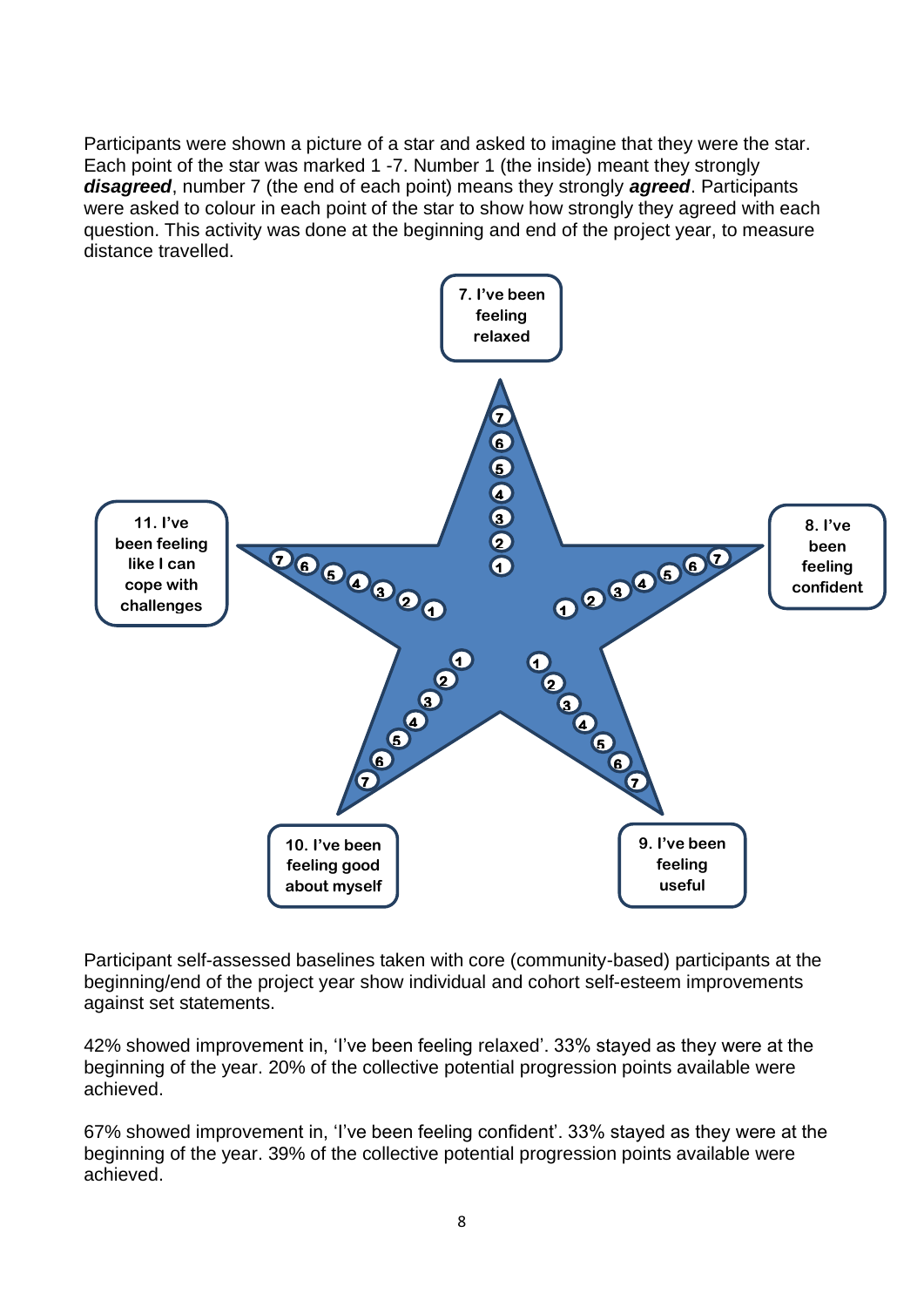67% showed improvement in, 'I've been feeling useful'. 25% stayed as they were at the beginning of the year. The most improvement was 6 points, on a scale of 1 to 7. 52% of the collective potential progression points available were achieved.

59% showed improvement in, 'I've been feeling good about myself'. 33% stayed as they were at the beginning of the year. The most improvement was 3 points, on a scale of 1 to 7. 29% of the collective potential progression points available were achieved.

67% showed improvement in, 'I've been feeling like I can cope with challenges'. 17% stayed as they were at the beginning of the year. 39% of the collective potential progression points available were achieved.

# **Five Ways to Wellbeing Section**

This section was added in order to help participants set their own personal goals for taking part in the project, related to the New Economics Foundation, 'Five Ways to Wellbeing' [\(http://www.neweconomics.org/projects/entry/five-ways-to-well-being\)](http://www.neweconomics.org/projects/entry/five-ways-to-well-being)



On joining Wavelength, core participants set personal aims related to the 'Five Ways to Wellbeing' to work on throughout the year and review, building pride and self-belief (detailed in Five Ways to Learning Section). Of 45 goals set, 32 have been achieved, 11 have been exceeded and 2 are still in progress. Here's an example:

Participant 1A:

Goal (keep learning): I'd like to learn how to play the bass guitar.

Review: Expressed pride in coming up with her own idea for a bass riff in a group track and played the bass live in the concert.

Assessment: Met

In end of year evaluations, 92% of participants said that the project had improved their selfesteem. Quotes included: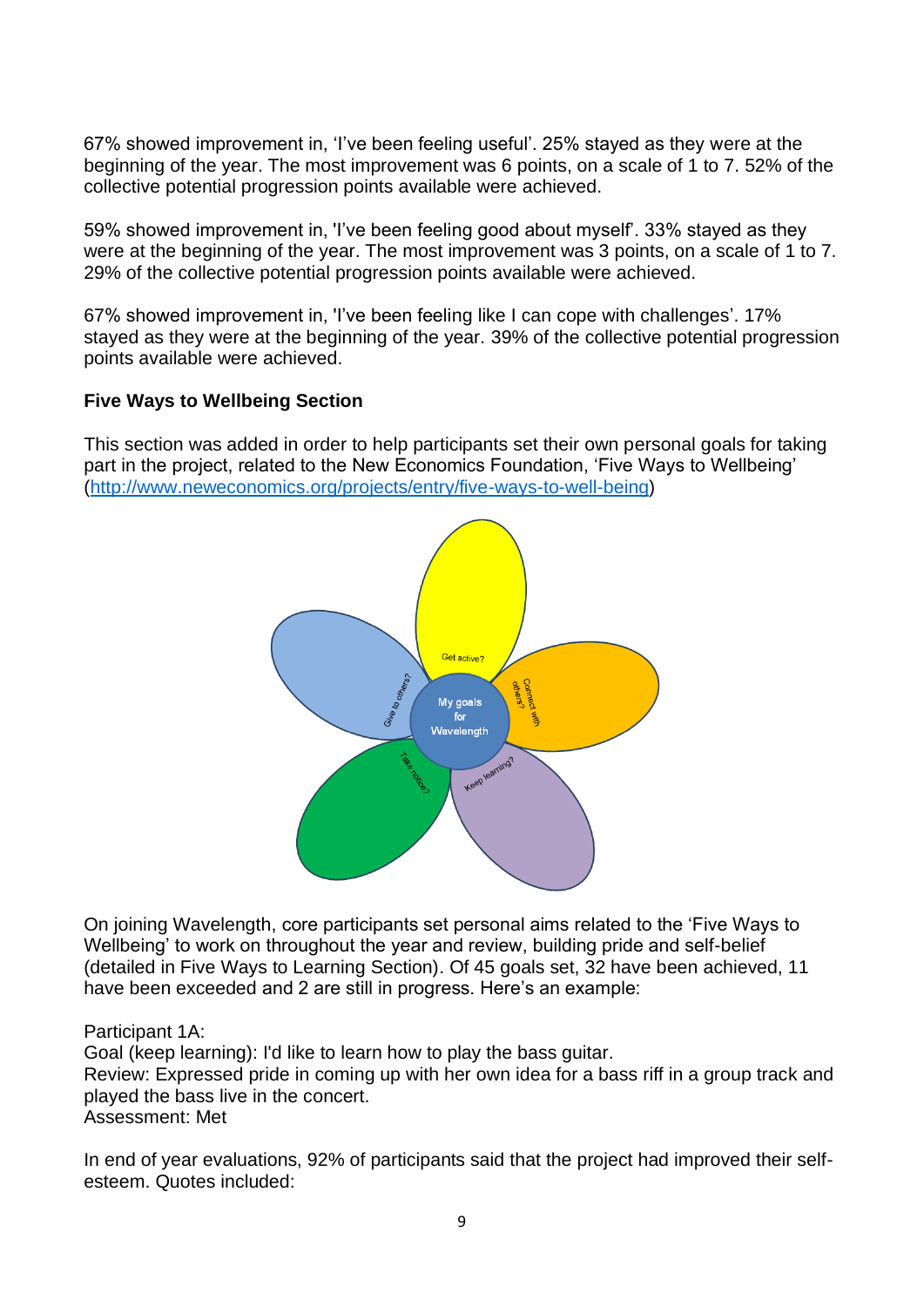*"I'm always buzzing after Wavelength and feel really good about myself and the music we have created."* Participant 1L

*"I feel I can learn new things if I try. Before I wouldn't even try."* Participant 1R.

Evidence of young people's increased self-esteem and sense of pride has been measured by numbers of participants:

A) Giving permission to publicly share/recognise:

-Their original tracks on the project CD (19 participants contributed and agreed to share this online).

-Arts Award accreditations/certificates (3 participants have completed portfolios for Awards Award ready for moderation in 2020. 18 core participants accepted a certificate of achievement).

B) Involved in:

-sharing their musical work created at the year-end project sharing (17 participants)

-7 participants invited guests to this performance

Other evidence includes quotes from sessional reports:

Group session 10/4/19. Participant 1B was really pleased with his guitar parts and we chatted about leaving them natural to keep the beauty instead of quantising everything and he was proud of being brave enough to keep some of the nuance.

One-to-one session 4/9/19. Participant 1C really wants to play this to her family and is proud of it.

One-to-one 8/8/19: Participant 1G ran in excited to hear his track from last month. "Yes. it sounds as good as I remember!" We made a few additions and then spent time writing lyrics. He was really excited to be able to hear his voice back!

## **Extra Information**

Low self-esteem and confidence are issues that all participants joining Wavelength face, at varying levels. They may be dealing with a recent diagnosis, the stigma associated and potential perceived impact of this 'label' on their self-identity. In general, there's a fear of failure which sometimes inhibits their willingness to give things a go, though they've all made the first step of joining the project.

Low self-esteem is something we work on as soon as a participant starts, initially with 'quick win' activities where the participant feels immediate success. All staff are trained Mental Health First Aiders, experienced in meeting participants at their starting point and supporting progression. With music leaders, participants set clear targets to achieve each session, aiding motivating through regular, valid praise. Once participants have learnt to trust their one-to-one music leader, they're encouraged to set personal goals related to the Five Ways of Wellbeing. Within individual sessions, participants work towards an original track for the CD and some decide to work towards Arts Award accreditation. Within group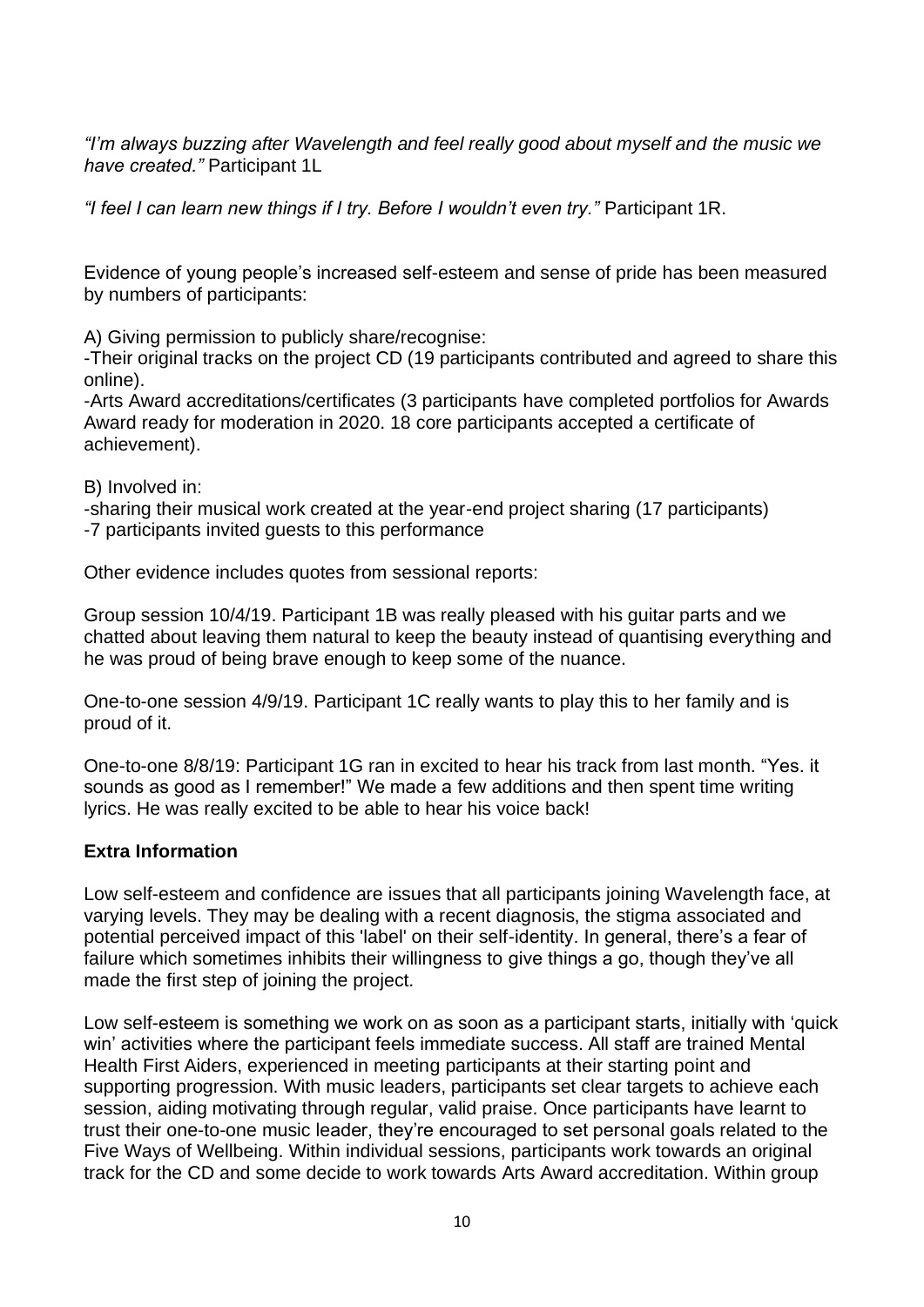sessions, participants build confidence and self-identity through ice-breaker activities and teamwork. They reflect though plenary activities on the positive contributions they have given and music created. The CD has provided something tangible that they can share, highlighting their success and giving something positive to remember through their period of mental ill health.

Having peer mentors (older young people, some previous participants) helps to inspire participants. Peers give extra support, settling new participants into sessions, helping with playing the same instrument/part so people feel less exposed, and giving positive feedback as role models, boosting their own self-worth.

Most participants have seen improved self-esteem, though the distance travelled has varied and changes daily. Most progress was made with core participants attending community sessions (rather than inpatient project participants), through more sustained engagement.

Participant 1B again shows clear progress, becoming more proud of who he is. Initially, he would arrive and would immediately withdraw into himself, wearing headphones, hood up. In his case study, it's noted that, 'he began to be braver, speaking louder….His posture opened up...'

A similar journey can be seen with Participant 1G observations: *"These people have been writing songs for a long time. I've only just started and I can't expect to be as good as them." "Putting my own ideas down in a song - hearing it back made me think 'wow!'" "…it's made me feel good about myself."*

(Participant 1C)'s mother stated, *"…Her self-esteem has grown through Wavelength. It is still something she struggles with but the positive feedback from the group and music leaders has helped a great deal… Music can help young people to realise that they are good at something and give them an insight into their creativity so improving their selfworth. It has been an amazing experience for her."*

1 core participant hasn't increased her self-esteem yet. She is currently very unwell and refuses to leave home. We're working with her family/support worker to see whether delivering sessions nearer home will increase engagement.

# **'How You Doin'?' Section**

This section of the baseline related to BBC Children In Need Difference 3.

- **Outcome:** Project participants show improved relationships with peers.
- **Indicators:** What participants say about their relationships with peers. Number of musical collaborations between peers.

**Evidence:** Participant revisited baseline questionnaires. Music leader sessional reports and case studies on each participant. Number of collaborations between participants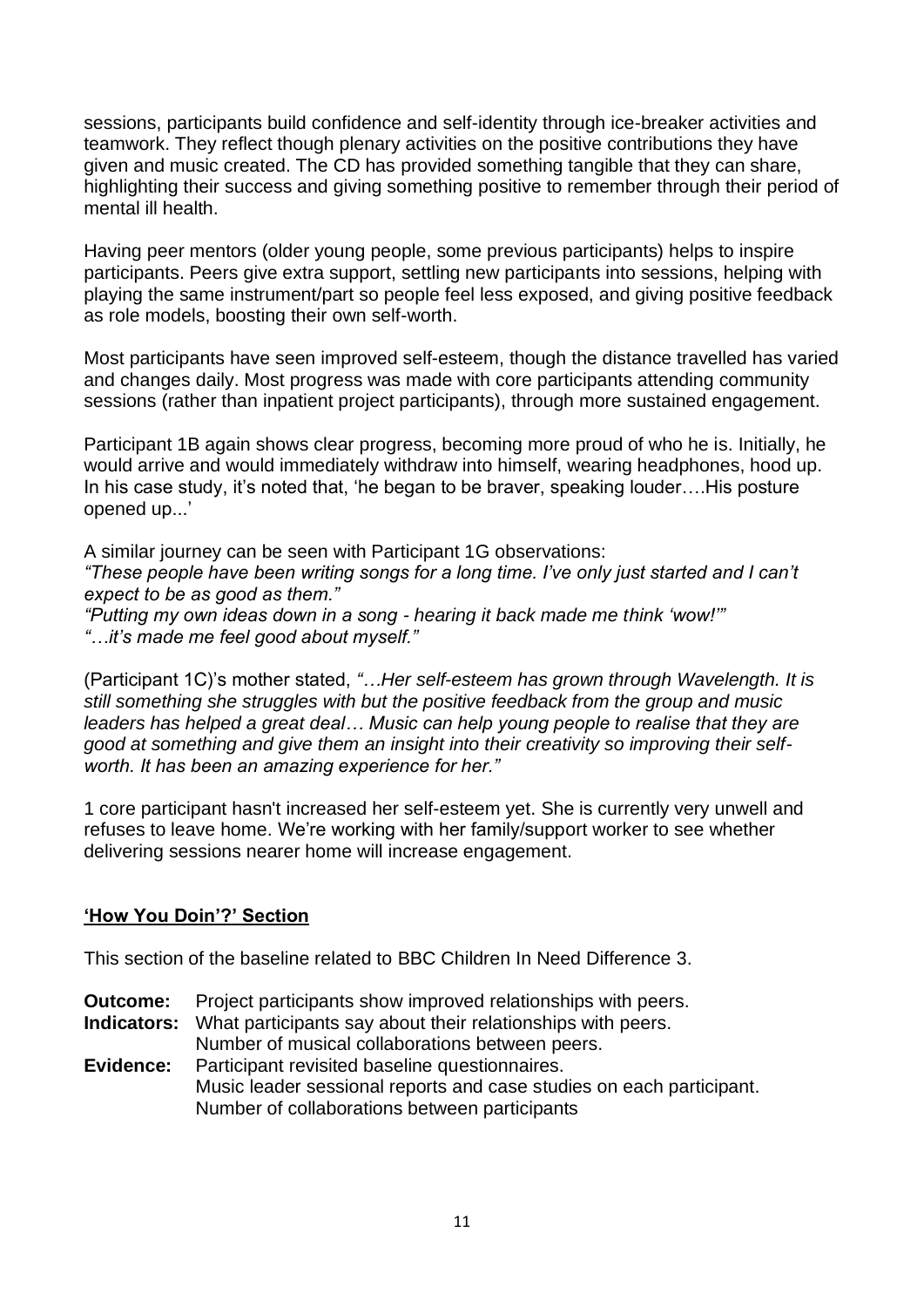| I totally disagree |   |
|--------------------|---|
|                    |   |
| I mostly disagree  | z |
|                    |   |
| I disagree a bit   | э |
| I'm not sure       |   |
|                    |   |
| agree a bit        | 5 |
|                    |   |
| I mostly agree     | 6 |
|                    |   |
| I totally agree    |   |
|                    |   |

In this section the music leader showed their participant a scale of 7 notes from low to high. Participants were asked to play a *low* sound on the keyboard in front of them if you *disagreed*, raising up to a *high* sound on the keyboard if they totally *agreed*, with all the notes in between if they thought they didn't quite agree or didn't quite disagree. If were totally unsure, they could press note 4.

Core participant self-assessed baselines, taken at the beginning and end of year have measured progress in social connections/engagement against set statements.

75% showed improvement in, 'I have good social skills'. 34% of the collective potential progression points available were achieved.

70% showed improvement in, 'I'm able to connect with other people on the project'. 42% of the collective potential progression points available were achieved.

91% showed improvement in, 'I'm good at working in a team'. 62% of the collective potential progression points available were achieved.

67% showed improvement in the statement, 'I find it easy to sing/play in front of others'.

40% showed improvement in the statement, 'My health and wellbeing is good'. 40% stayed the same. 20% recognised that their health and wellbeing was not good.

Year-end evaluations from participants/parents/carers/key workers have captured wider impact. An example includes:

*"(Participant 1I) is building good friendships, connecting with new people and supporting her peers…There has been a whole life change-growth in confidence-change of mindset and possible long term outcomes are now positive. In a safe, non-threatening way, music can allow expression of emotion, and support engagement with peers and like-minded people. The project has allowed her to gain confidence and a sense of achievement."*

Participant 'Five Ways to Wellbeing' personal aims related to 'Connect with' and 'Give to Others' were revisited at year-end to measure progress. One example is:

'Connect With': Participant 1F: Goal (connect with others): I'd like to work with someone else and learn from them some new skills.

Review: Participant 1F was able to collaborate with Participant 1I in a few sessions both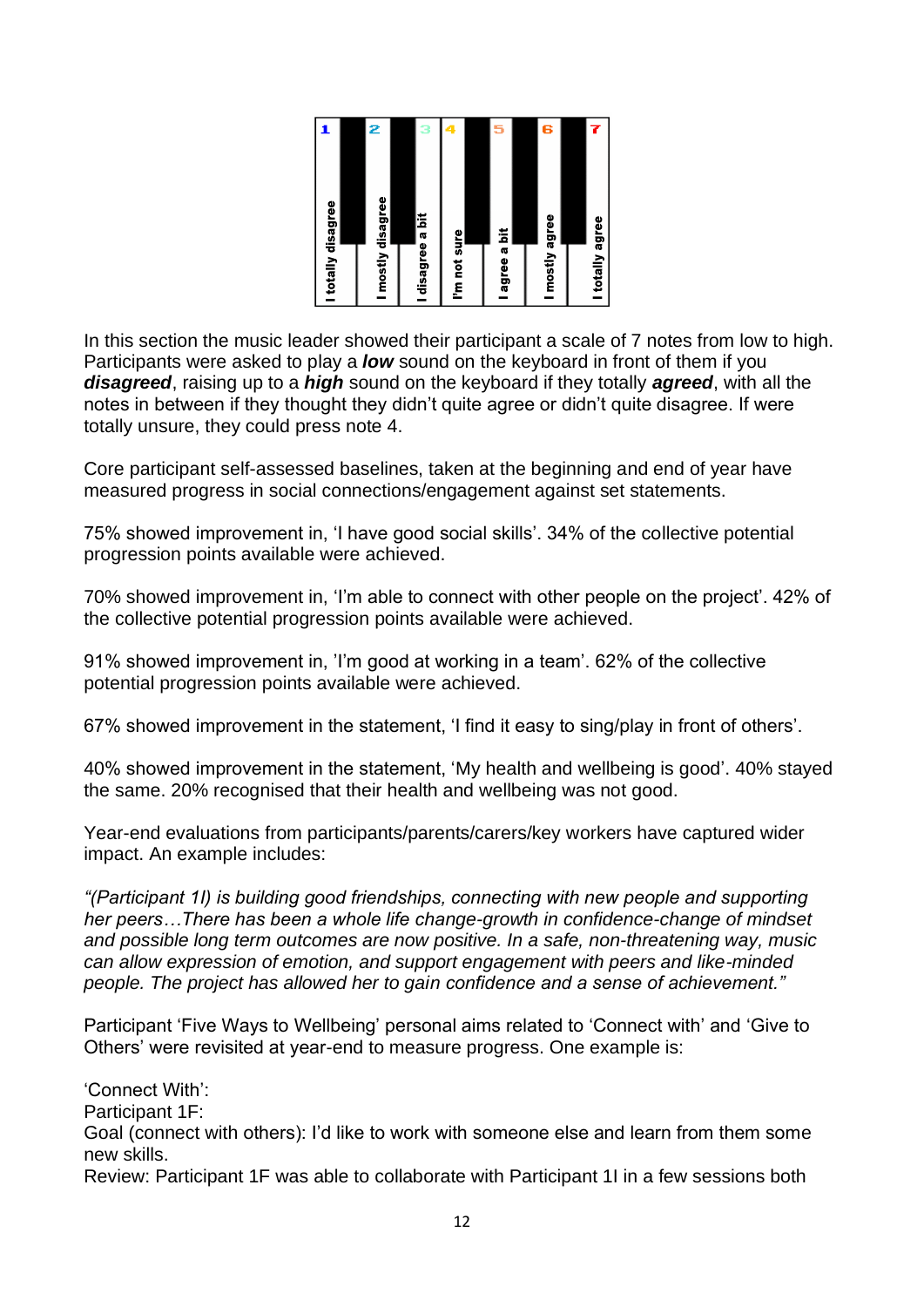with me facilitating and then independently. Outside of the project, he's started leading sessions with the football club with older adults and younger children, also coaching people at the tennis club. His mum stated how *"working with a female (1I) was outside of his comfort zone and really beneficial for him."* Assessment: Exceeded

16 core participants (of 18) attended the collaborative sessions and social activities. 23 additional participants involved in inpatient holiday sessions worked collaboratively with peers. The number of collaborations on the project CD and sharings evidence teamworking: 14 core participants collaborated on pieces for the CD/concert.

Music leader session reports have documented observations related to this difference. Examples include:

*"It was really touching when, at the end of year concert soundcheck, Participant 1C who was nervous herself, offered to join (Participant 1G) on stage to support him singing as he was struggling more than her. This showed real empathy – she was prepared to put herself out to make sure someone else achieved their performance goals. This boosted her own sense of worth"*.

# Participant 1B:

4/4/19: is getting a great deal from the group sessions. He is being encouraged to explore genres and styles that are completely out of his comfort zone, is being a real team player and thriving.

10/4/19: is starting to interact with the rest of the group without prompt and is talking to people through the breaks.

## **Extra information**

The majority of young people that join Wavelength are isolated. Many have had time off school due to their mental health and, therefore, have not built relationships with peers. As they haven't had the same opportunities to interact with others, we have designed the project to build social confidence by supporting progression from one-to-one to small group, larger group and then performance and social opportunities. Where a participant has struggled to access group sessions initially, they have progressed to pairs work to build skills and confidence and also make a friendly peer connection for mutual support in future group sessions. Sessions commence with ice-breakers to build confidence, teamwork and communication. The project works at a pace that supports participants' needs whilst gently encouraging progression.

Most progress was seen with core participants, through greater duration of engagement (inpatient collaborative activity is more challenging due to setting contexts). 2 members of the main project this year, both autistic, found one-to-one sessions too intense and thrived more in group activities. To meet their needs we offered pair and small group activities instead of individual sessions.

2 young people have still yet to be brave enough to work with other participants, although 1 did attend the project gig as an audience member and is now determined to come to the group sessions in the future. As previously mentioned, the other young person is very unwell at present and finds it difficult to leave the house. We are working with her family to see how we can better engage her, potentially offering some initial sessions closer to home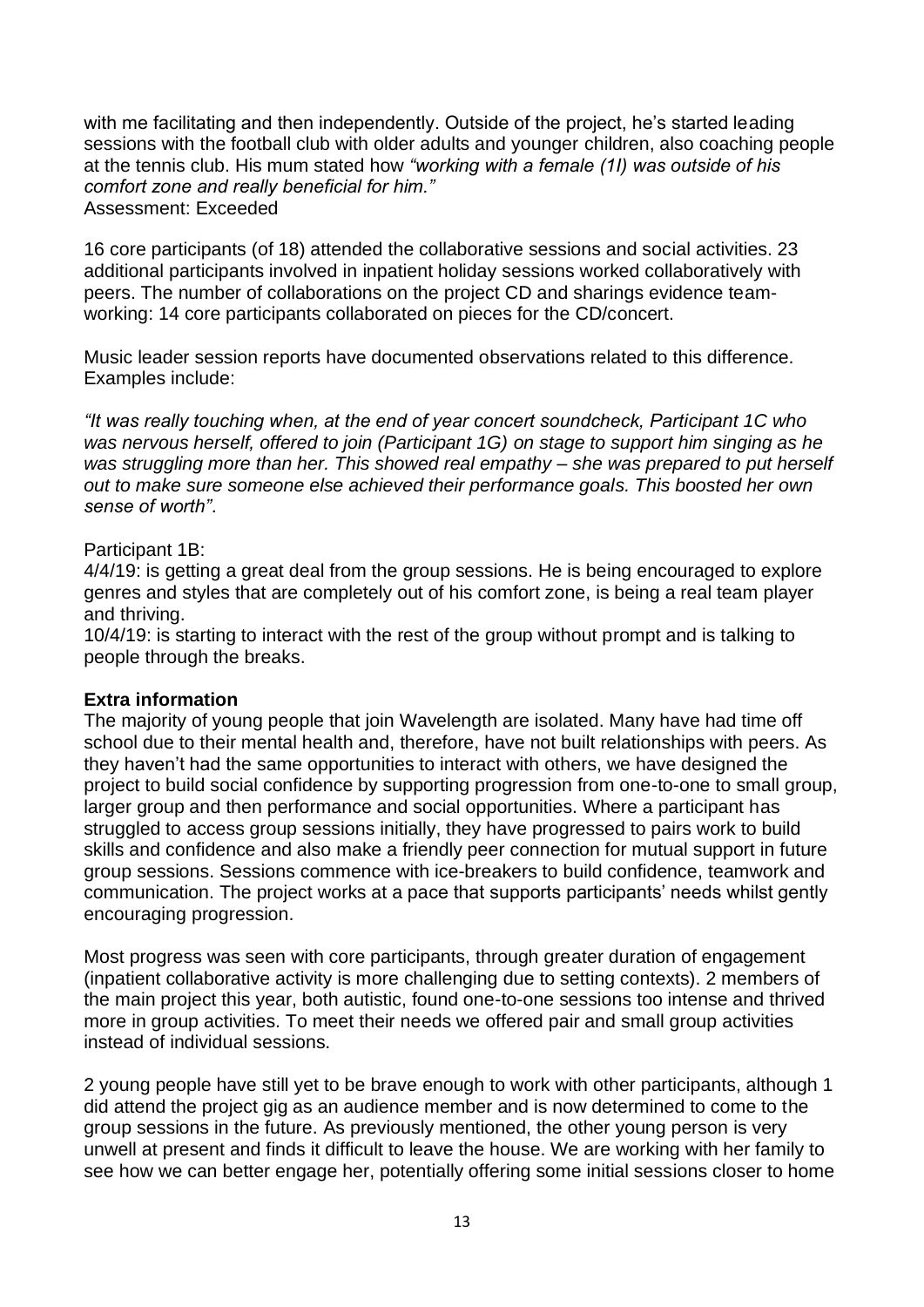to build her confidence.

1 participant still finds the idea of group-work daunting but was keen to try working with someone else so we arranged another more confident participant to attend his one-to-one sessions to work in a pair. This worked incredibly well and there is a track on the CD featuring their collaboration.

On the project CD there are 9 group songs and 3 collaborative tracks, illustrating the young people working together. In addition to this, at the gig, 3 of the individual tracks were reworked to include other participants in the performance. This happened organically as, a couple of weeks before the gig, some of the one-to-one sessions were scheduled next to each other and when they heard each other's tracks, they got excited about adding bits and working together. This continued into their own time, communicating outside of the sessions to make sure they were all practising the parts. Some real friendships have been built, with many participants now chatting online and arranging to meet up in between sessions. As Participant 1A's mother stated,

*"She has met many new and varying people and seems to be very respectful and understanding towards her peers. The project has had a positive impact on her social skills as this is an area that she struggles with. Teamworking was difficult at first, but with Wavelength she has greatly improved in this area and is now more willing to accept others' opinions."*

## **Other key outcomes**

# *Progression to Further Education/External Opportunities:*

Ongoing engagement has helped young people's personal progression into peer support roles, reinforcing the progress they have made and their sense of worth. Two older participants from the project's previous format have been peer mentors for some of this year. A participant from this project year has already agreed to step up into a peer mentor role next year and is interested in music leadership as a future career. This participant has also been signposted to external musical support delivered by a partner organisation specifically targeted at disabled musicians seeking to progress their performance career (after we negotiated a reduction in the minimum age for the programme on her behalf).

Another participant from this year, previously home-schooled as a result of problems with attending education because of her mental health, has progressed to attending a music course at college and is now researching universities to study music technology. She also volunteers at a local musical venue, helping the technician with sound engineering, negotiated by a member of our artistic team.

## *Improved family relationships/support networks:*

Parents of participants have benefited from meeting other parents, sharing strategies and tools. This has particularly been important for 1 parent who has a child on the autistic spectrum and was finding it difficult to access other support.

## *Empathy Development*

Participants have become more understanding and accepting of the individual needs of other project participants and learnt to adapt their behaviour appropriately (for example, for those autistic and/ with mobility differences).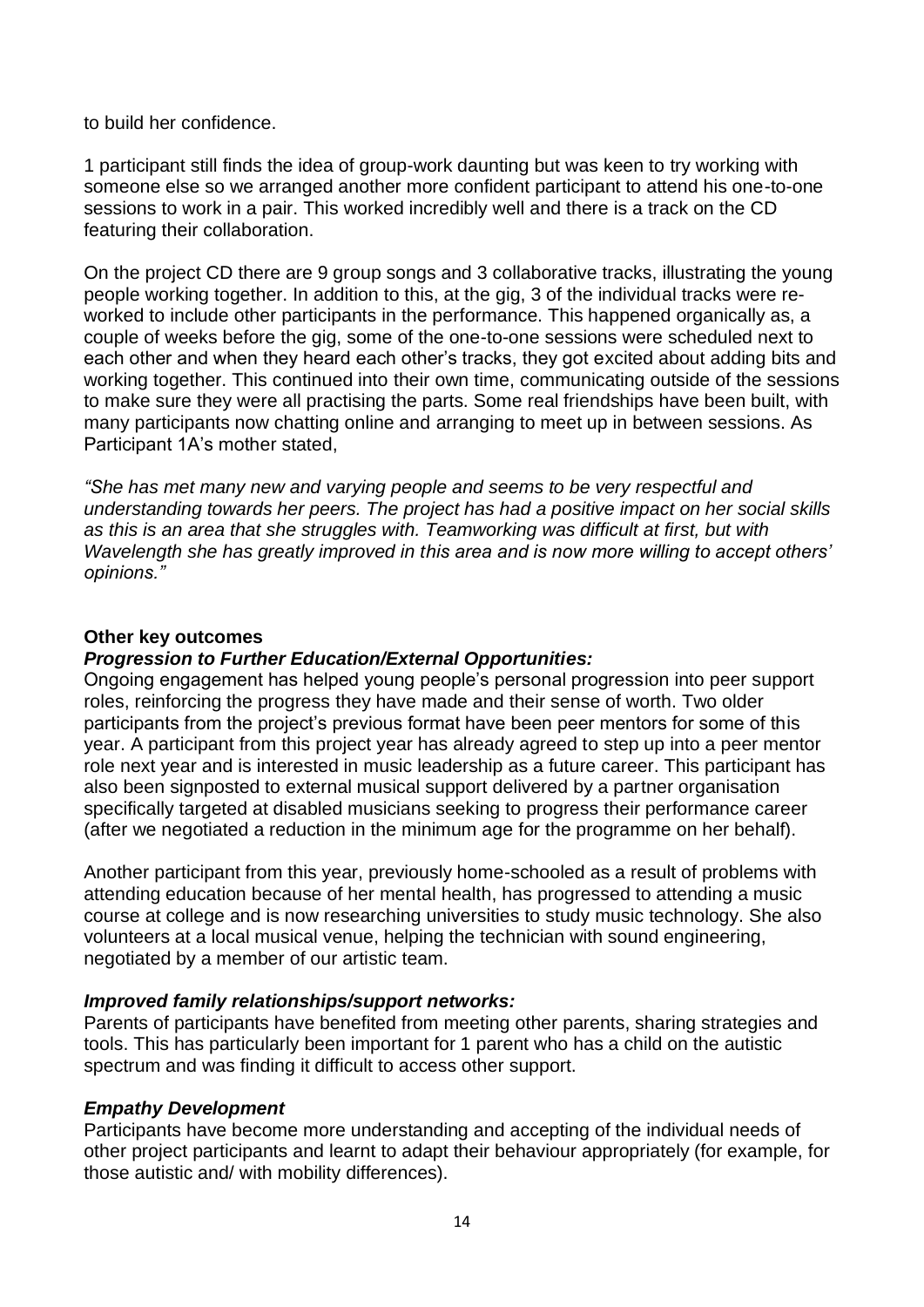# **Participant Case Studies**

Below are sample case studies detailing the progress of 7 participants recruited onto the Wavelength project this year. These case studies have been written by the artist working with each participant in 1-to-1 sessions and refer back to sessional monitoring forms from one-to-one and group sessions (with participant comments), participant feedback (such as graffiti walls and plenary reflection recordings) from group sessions, informal audio recordings of work in progress, participant/trainee evaluation forms for each project element and participant baselines/evaluations as evidence for any observations made. In addition, where possible, contextual information and feedback about the impact of the project for each participant has been obtained from health professionals/ carers/ family with permission, in order to gain a wider context. Some of these sample case studies are stronger than others in regards to evidencing project impact but they have all been included here for project learning. Participant names have been coded to maintain anonymity.

## **Participant 1A Case Study Written by Paul Carroll, Music Leader**

Context: Participant 1A – Social Anxiety; Asperger's Syndrome; Sensory Processing Disorder; Dyspraxia

(Participant 1A) joined Wavelength from a home-schooling environment to write songs in a relaxed environment. Her mum said that (Participant 1A) struggled socially, had difficulty working in groups, accepting others' opinions and speaking out loud. She was already a good storyteller when she started Wavelength and had seen her older sister perform in the previous year's concert. She had also seen the project venue and staff when coming with her mum to drop off and pick up her sister but hadn't played or sang much before. She was just beginning to take an interest in music technology and had used the GarageBand app before on iPad and Logic on her family home computer. When she first started, the team was told that she didn't want to play or sing but just wanted to enjoy the writing process.

(Participant 1A) was indeed strong when it came to discussing ideas, characters and concepts in group songwriting sessions. In her second group session she tried playing bass guitar and grew interested in instruments. In her one-to-one sessions she was not sure what she wanted to focus on at first, so we tried a bit of everything: keyboard, guitar, drums and more bass. Despite saying she didn't want to play or sing, she quickly was inspired to try out instruments. Bass became a strong favourite and she set herself the goal of learning it.

(Participant 1A) was a dedicated attendee of Wavelength and came to all group and one-toone sessions apart from maybe one or two, when she had to be somewhere else. She got fully involved in group activities and, after being very quiet for the first couple of sessions, she became very sociable in break times, keeping contact with others outside sessions. At the end of the project (Participant 1A)'s mum highlighted that (Participant 1A) had supported another participant when they joined later in the year and had worries about coming.

Half-way through the year (Participant 1A) did have a challenge with the project herself. Her mum contacted Quench Arts to say that (Participant 1A) was coming home from group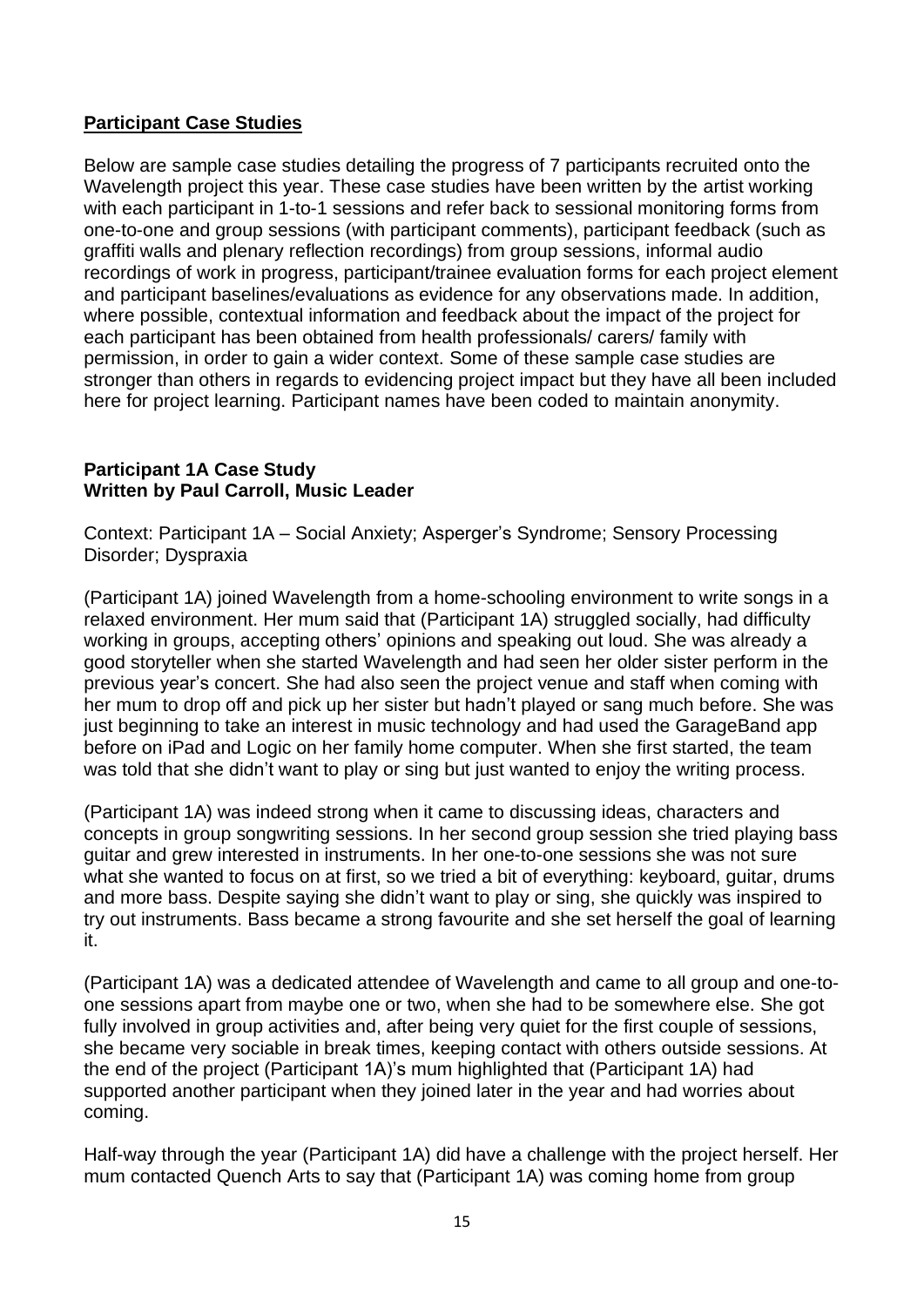sessions distressed about one person's opinion about a subject we'd spoken about informally (DC Comics versus Marvel films). This was news to us and in a meeting between Quench, (Participant 1A) and her mum we learned that (Participant 1A) may not show her feelings when she is upset about something. A list of actions was made and shared with the Wavelength lead artists. Around the same time, we also attended some excellent autism awareness training. After this we were able to think about how we communicated and checked in with people generally. There were no issues raised after that and when I asked (Participant 1A) about it at the end of the project, she said that sessions were much better after the meeting with Quench and she didn't experience any problems at all.

(Participant 1A) also took and ran with the suggestion that she channel her initial frustration into a song and at her next one-to-one session she turned up with song lyrics she had written at home. This was a turning point for (Participant 1A)'s creativity. Her one-to-one sessions became more focused and she involved herself fully using piano to pick out vocal melody ideas and the GarageBand iPad app to experiment with textures. She went on to play bass and drums on her track and the music leader supported by singing and playing guitar. It is a song she had a vision for and said once it was recorded, that it sounds like she wanted it to.

Half-way through the project, (Participant 1A) expressed a reflection on how Wavelength had benefited her so far. This reflection in itself was a big achievement for her. But she also said that since joining the project she was been more able to speak to new people when she was out and about.

In September (Participant 1A) started college, a change from schooling at home. She was offered some double sessions at Wavelength to develop her music and work towards an Arts Award qualification. However, (Participant 1A) was finding the transition to college challenging and wanted to keep Wavelength less intense so she continued with single sessions as before. This coincided with preparations for the end-of-project live concert at the Birmingham Conservatoire, where we were to share the music created both in groups and individually. A month or so before, (Participant 1A)'s mum told us that (Participant 1A) was feeling unsure about performing in front of people. Despite this, it seemed that (Participant 1A)'s family were keen for her to perform and she was in fact happy to attend rehearsals. So, the lead artists and project management were gently encouraging but not pushy. The week of the concert (Participant 1A) had a final rehearsal with her one-to-one music leader and decided that she would perform. The next day we heard that she had had a 'meltdown' and didn't want to perform. Again, on the day of the performance she came along to the sound check and rehearsal and joined in anyway but was still unsure about performing. It wasn't until the beginning of the show when we announced the band and saw that (Participant 1A) was on stage that the team knew she was going to go ahead. And she did, and she played really well to the delight of the rest of the performers and the audience. Now one clear benefit that (Participant 1A) recognises is that, compared to the beginning of the project, she now feels a bit more confident to play in front of people.

(Participant 1A)'s baseline scores around her musicality, social skills and health have mostly gone up slightly from start to finish with few staying the same. She feels much more pleased with her current level of musical ability and understanding the different elements of music and feels she can express her thoughts, feelings and emotions more through musicmaking. She feels more confident and generally better about herself but feels a little less like she can cope with challenges. We discussed this point and agreed that she has a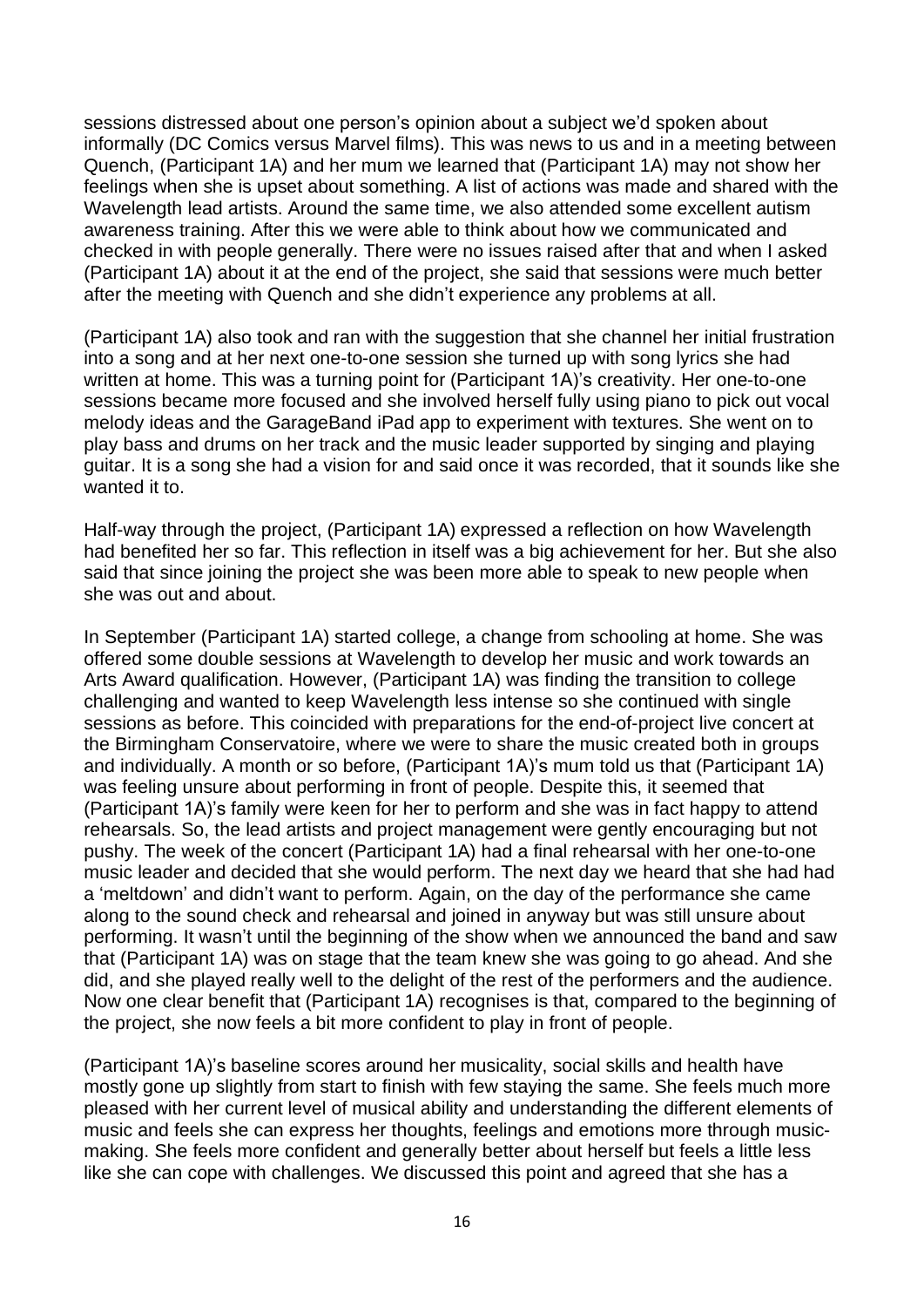significant number of challenges at the moment in her first term of college and this could have had a bearing on the score going down. (Participant 1A) feels that she has better social skills and is better at working in a team. Both of (Participant 1A)'s aims for the project she considers as met - as well as the songs she's written at Wavelength she has also made music by herself using music technology at home. Also, she feels like she has learnt the bass guitar at Wavelength too. One aspect where she hadn't set herself a goal but achieved was 'giving to others' when she supported a new Wavelength participant online when he was unsure about coming to the project.

(Participant 1A)'s mum had plenty to say at the end of the project too. She feels that (Participant 1A) is "*starting to express herself in a creative way, using music and lyrics as a tool.*" Her musical skills "*have improved greatly and she is more willing to experiment and try different things musically*." She says, "*her self-esteem has grown greatly, and she now feels more able to communicate her thoughts and opinions and know they have value.*" (Participant 1A) "*still struggles with new situations but with the support the music leaders have given this is now improving.*" Team working "*was difficult at first but with Wavelength she has greatly improved in this area and is now more willing to accept others' opinions.*" Wavelength "*has had a positive impact on (Participant 1A)'s social skills. She has now found new coping strategies to use*." (Participant 1A) is "*more confident in group situations and is now more willing to speak out loud.*"

## **Participant 1B Case Study Written by Sarah Wilson, Music Leader with additional baseline evidence from Quench Arts.**

Context: Participant 1B – Anxiety; Depression; Autism Spectrum Disorder

When (Participant 1B) came into his first one-to-one session with me, he was late and very shy and anxious, and his body language was folded in on himself. He could make no eye contact and found it difficult to engage in conversation. He spoke incredibly quietly and had a gentle and kind manner. We had been told by his support worker that he was severely autistic and found working with others difficult.

With some coaxing we talked about what he had done, musically, up to that point. He then agreed to play me some of his previous work. His face changed at this point and it became quickly apparent that he was incredibly talented and knew as much as I did about music production, if not more. We talked about this and he said that what he needed was help to work with other people to socialise and collaborate.

As the project went on, he would use his one-to-one sessions to produce his own work and needed very little support but in the group sessions we began to see a change in him. At first he would talk to the group via me; he was insular and would make his contributions from a separate space, i.e., working on headphones to produce his idea of what the track/song should sound like whilst the rest of the group collaborated and communicated and worked together. He would then offer what he had come up with, which was always brilliant, and he would get a disjointed reaction from the group, which he did not understand.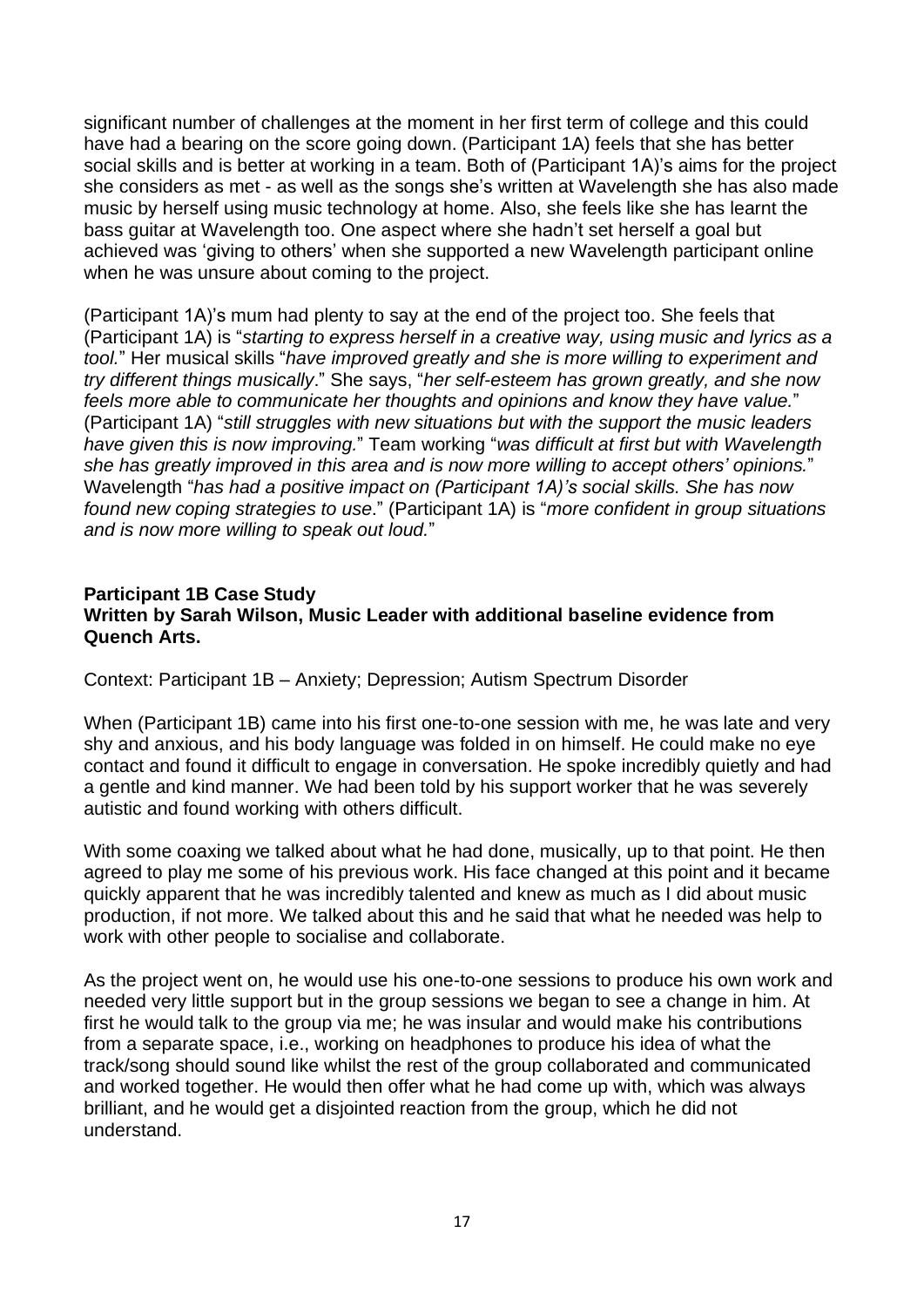As he attended more and more sessions, he began to be braver, speaking louder, still very quietly and still via me, but the group could hear him before I offered his contribution and then later speaking for himself. His posture opened up. He started arriving on time and he started taking creative ideas and direction from the group and shaping his contributions according to collaborative choices.

His one-to-ones became a place for him to collaborate with another member of the group. I think he chose to collaborate with Participant 1I specifically because it pushed him in to working in different ways because their music tastes were quite radically different. These sessions allowed him to collaborate in a different way to the group sessions and were really useful for building up his communication skills.

The group really liked him and respected his musical talent, and this was great for his social confidence. They also taught him how to contribute without intimidating his peers with his high talent levels and they widened his musical palate to include many more genres and styles.

# **Baseline Evidence**

Across the project year, (Participant 1B) has moved from a 1 to a 4 on his self-assessed baseline scores (on a scale of 1-7) against the statements 'I can express my thoughts, feelings and emotions through my own music making' and 'I feel that I have good social skills'.

He said that *"the best thing about the project was working with other musicians…I haven't collaborated with anyone before. The project made me think about lyrics more which I didn't do before."*

Participant 1B met all 5 of his personal aims for the project set against each of the Five Ways to Wellbeing.

His mum said in her project evaluation, *"He has been keen to go to group sessions even though he finds mixing difficult. The project has helped him work with others and he has enjoyed this. He has worked with other people on the project well and has told me about the sessions when he has got home. He has been very pleased that people on Wavelength have said he is a good producer. He was very isolated before. It (music) gives him something to do to keep his mind off things. Every day is different and a struggle but when he makes music he seems happier."*

#### **Participant 1C Case Study Written by Sarah Wilson, Music Leader with additional baseline evidence from Quench Arts.**

Context: Participant 1C – Anxiety; Depression; Panic Attacks; Self Harm

(Participant 1C) was shy, withdrawn a little moody and not very willing to open up about what she wanted to achieve or what she had done before. She was convinced that this would be a standard learning setting when she arrived and expected me to tell her what to do. As the session wore on, she realised that she really did have control of the creative direction of the session and settled on trying to make something on the computer. In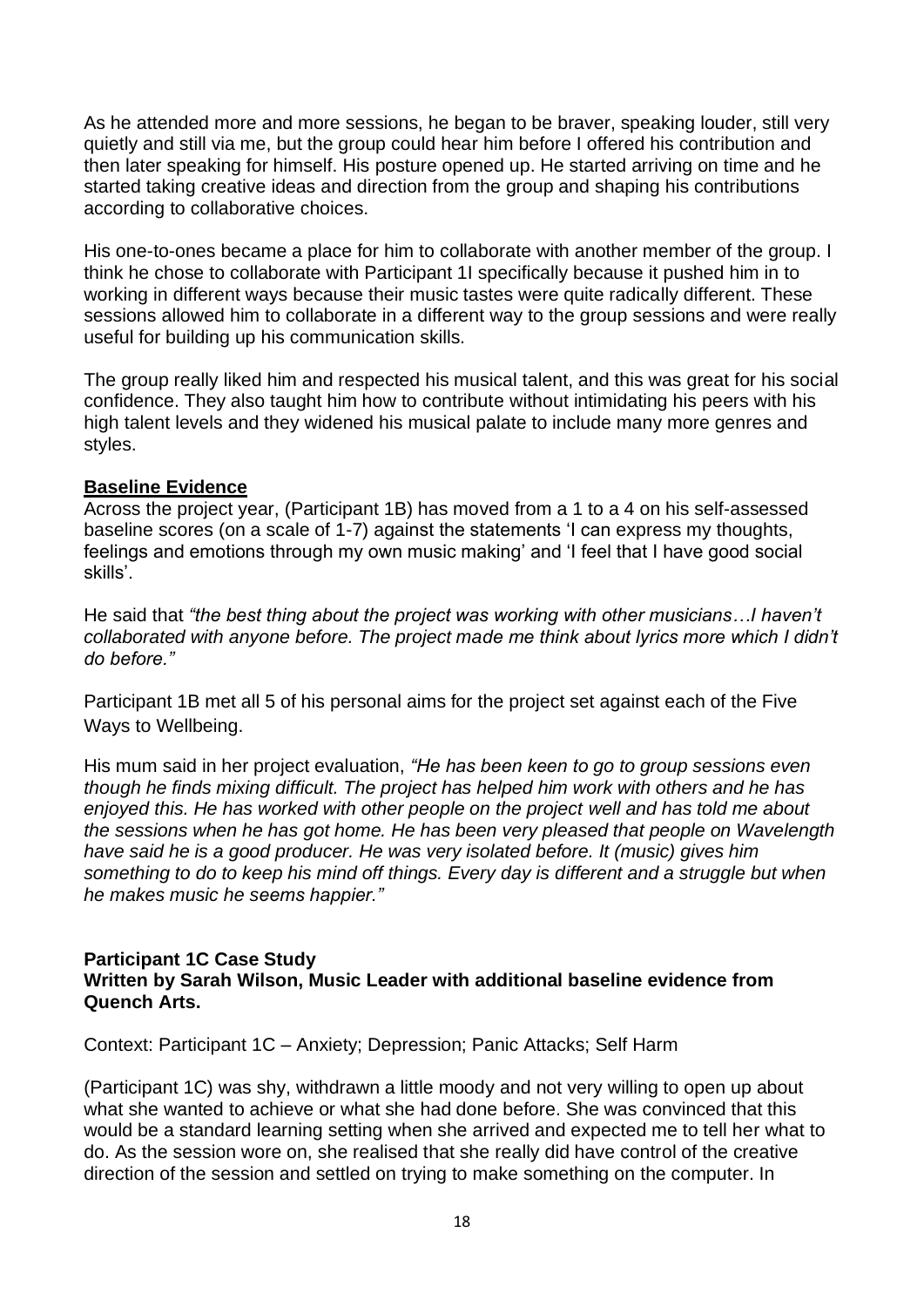hindsight, I think she did this because it was set up in the room and she thought it was what was expected. As she had more and more one-to-one sessions, it became apparent that singing and songwriting were her passions, with some piano composition.

She fitted into the group sessions really well immediately. Everyone took to her really well, but I am not sure she was aware that she was flourishing and remained anxious and nervous about her friendships especially but also her contributions. Still, she did make amazing contributions. She is very personable has a lot of song writing and singing talent and has the capacity to be very supportive of other people's talent development and creative ideas and contributions. I think she became more comfortable expressing herself personally and creatively with the group, but she still feels very anxious about those relationships and their truth and validity.

In her one-to-one sessions she went from strength to strength. Her confidence steadily rose, and she tried new things and instruments and ways of working and identified in herself a joy in musical experimentation and composition. She started making more and more creative decisions and taking more pride in her work. She got better at revisiting and working on her compositions to improve them and in the last few sessions took complete control and wrote a song for the show. She agreed to perform it live at the show and allow it to go on the project CD. Both of these things had made her very anxious up to this point.

She performed really well at the show and supported other young people's contributions, even stepping in to help sing one song on the day. I think she was really positively affected by the feedback that she received from her peers and the audience regarding her performance and began to see her talents in a more positive light.

## **Baseline Evidence**

Across the project year (Participant 1C) has moved from a 3 to a 6 on her self-assessed baseline score (on a scale of 1-7) against the statement 'I have a good understanding of the different elements of music'. She has moved from a 3 to a 5 against the statements, 'I've been feeling confident' and 'I've been feeling good about myself'. She also moved from a 2 to a 4 for the statements 'I feel that I am able to connect with other people on the project' and 'I feel that I am good at working in a team'.

Participant 1C met all 5 of her personal aims for the project set against each of the Five Ways to Wellbeing. She said that the best thing about the project was *"being able to socialise with people and make music"* and that the project *"brought me a little more out of my shell."*

In her end of year feedback, (Participant 1C)'s mother stated:

*"I feel* (*Participant 1C*) *has improved a great deal when expressing her wants and needs. She has found her own voice and just needs the confidence to follow through. Her self*esteem has grown through Wavelength. It is still something she struggles with but the *positive feedback from the group and music leaders has helped a great deal. Having to interact with others and say what she wants has developed her social skills to some degree. Her confidence has improved but it really depends on many outside factors affecting how she feels. Because of the group work she is more inclined to adapt and change her thought patterns. Music can help young people to realise that they are good at something and give them an insight into their creativity so improving their self-worth. It has been an amazing experience for* (Participant 1C*)."*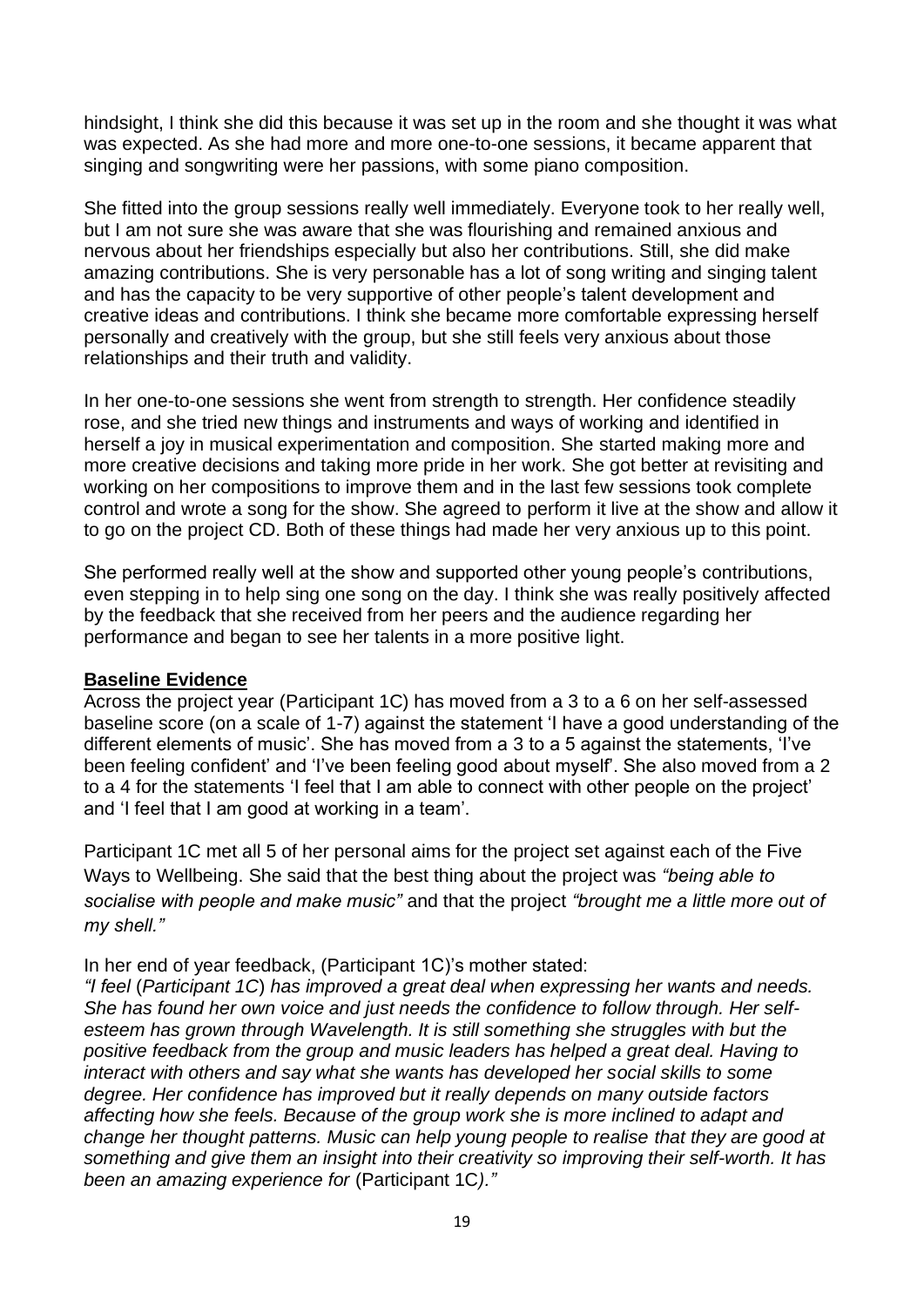## **Participant 1D Case Study Written by James Stanley, Music Leader with additional baseline evidence from Quench Arts.**

Context: Participant 1D – Anxiety; Depression; Asperger's Syndrome; Hemiplegia; Cerebral Palsy; Epilepsy

Participant 1D is already an accomplished musician. Despite having limited movement in one arm (due to Cerebral Palsy), he fights through it and plays both bass and guitar. He has an interest particularly in classic rock music. Whilst very withdrawn and quiet, we had some positive first one-to-one sessions. He enjoyed creating and recording his own music. Over that time, he improved at specifics like rhythm, recording technique and his ways of expressing ideas and leading the session. At first there were a lot of '*don't minds'* which eventually turned into opinions and actions.

The biggest thing for (Participant 1D) was him realising he had something to offer others. Music had been a very solitary thing for him up to this point, so the group sessions became a goal for us early on. He liked the idea of playing live with other people however, with severe social anxiety, this was more difficult for him than it might have been for others.

The first group session (Participant 1D) came to he had a complete meltdown before he was able to enter the room. He had to leave. This must have been such a mental setback for him. It would have been so difficult to come back again the following week and try to do the same thing but that's exactly what he did. He fought his feeling, had a good conversation with his family and Quench Arts, which was then relayed to us music leaders about what specific things we could all do to help him out and he overcame it!

From that point, (Participant 1D) has been an integral part of the group, playing bass on all of the group songs. The biggest thing for me was seeing him smile for the first time in a group session surrounded by people his own age. He loved being there and being involved in something, adding to the atmosphere and sound of the room. People were great at making him feel welcome and useful. There's no looking back for him now. In fact, even in our one-to-one sessions he suggests that he'd prefer to work with a group of people rather than on his own in future sessions. Music has done for (Participant 1D) the same as it's done for so many of us - opened his eyes to the world around it and given him his own place within it. What a huge effect this will have on his self-esteem and confidence. Being able to overcome his social anxiety on this occasion will only set a precedent to make it easier next time! Unfortunately (Participant 1D) didn't quite feel ready to play in front of an audience. That will be his goal for next year as he continues to be involved in the Wavelength project!

## **Baseline Evidence**

Participant 1D has made a 2 point improvement (on a scale of 1-7) against the baseline statements,

'I can express my thoughts, feelings and emotions through my own music making' 'I am good of making sense of what other people are expressing though music' 'I've been feeling like I can cope with challenges'.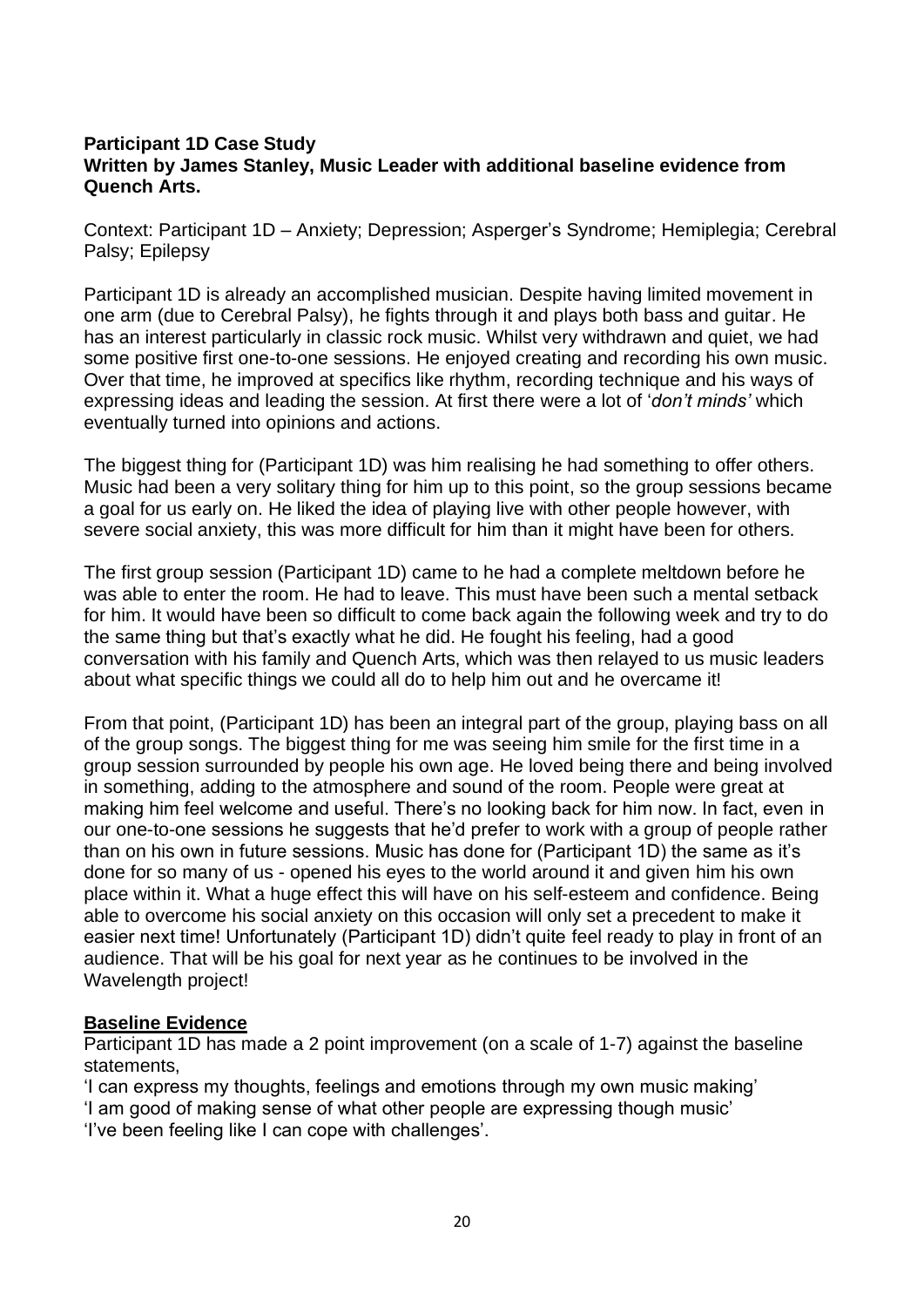He made a 1 point progression in most other areas as he marked himself at the top of the scale at the beginning of the project for some statements and thus has stayed the same in some areas. He met all of his 3 'Five Ways To Wellbeing' aims for the project.

In his project evaluation Participant 1D stated that the project, *"has made me more confident in myself and helped me perform in front of other people."*

#### **Participant 1E Case Study Written by James Stanley, Music Leader with additional baseline evidence from Quench Arts.**

Context: Participant 1E – Anxiety; Depression; OCD; Body Dysmorphia; Self Harm

(Participant 1E) joined Wavelength part-way through this year's project. He first attended one-to-one sessions with me during the summer. He was very timid, nervous and had a limited musical experience. He liked listening to music and singing but hadn't ever engaged in creating music himself. It took me three sessions of gentle encouragement to get him to sing anything in front of me!

Over the short time on the project he has made a lot of advancement. Musically, we've been exploring some singing, piano playing, music production and songwriting. Each time he comes to a one-to-one session he is more confident with me and also in what he wants to do. Initially it was quite hard to get him to engage with an activity, now it's hard to keep him focused on an activity because he wants to try a bit of everything!

He is a lot more comfortable talking about the things that he likes and enjoys now. At the beginning of the project he would always ask "what do YOU like?" and it was difficult to hear his opinion. He'll now show me some of his favourite songs from that month and talk about why he likes them. A big step forward for him (now he has developed confidence in himself) would be involving him in a group situation and help him to socialise with his peers. I'm hopeful this will happen in the next stage of the project. Before the performance, he was very adamant that he didn't want to perform. However, he still attended the event and sat with his mum in the audience. Afterwards he expressed how much he'd been inspired by it. "*I'll definitely come to the next group session!*"

## **Baseline Evidence**

In the relatively short time that Participant 1E has been involved in the project he has shown significant progress in some areas of his initial baseline scores. He moved from a 2 to a 6 (on a scale of 1-7) for the statement, 'I am pleased with my current level of musical ability' and a 1 to a 6 for 'I can express my thoughts, feelings and emotions through my own music making'. Against the statement, 'I feel that I have good social skills' he progressed 1 point, from a 4 to a 5.

Participant 1E has already met one of his personal aims for the 'Take Notice' section of the Five Ways to Wellbeing tool, which was 'I'd like to hear what other people on the project are creating' as he attended the end of year concert in the audience. His other aims are still in progress and are on track to be achieved on the culmination of his one-to-one sessions.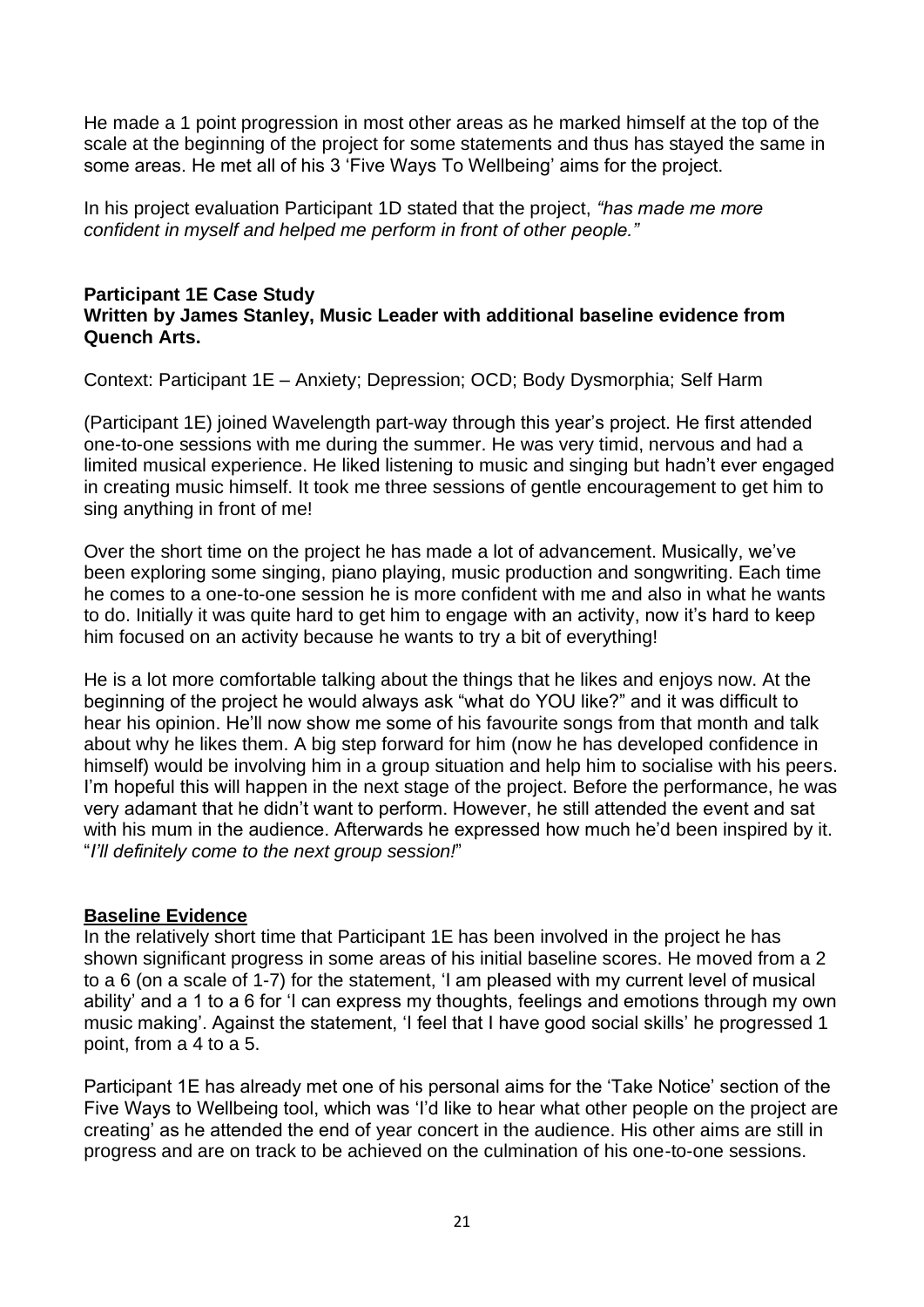In his project evaluation Participant 1E stated that the best thing about the project was, *"the ability to express yourself in music and work together with someone who has really good knowledge."* He said that the project has helped as *"it's helped me distract myself from the vicious cycles I've had and allowed me to do something I love."*

#### **Participant 1F Case Study Written by James Stanley, Music Leader with additional baseline evidence from Quench Arts.**

Context: Participant 1F – Anxiety; Depression; Autism Spectrum Disorder; Sensory Processing Disorder; Dyslexia

(Participant 1F) has attended the project for a while now and some of his progress in terms of personal development and confidence has already been documented. The next step for (Participant 1F) was always to engage with his peers in a group situation. He didn't do this in the first stage of the project and unfortunately hasn't in the second phase of the project either. I'm unsure how much of this comes from him and how much comes from the restrictions and negativity that are put upon him from his family. However, it became clear fairly quickly that he wouldn't be attending the group sessions any time soon.

I still felt it would be important both for his musical and social development to meet up with someone else to create music. He is a producer without any interest in songwriting, singing or rapping so seems a perfect fit for a collaboration. Eventually, we managed to make it happen and (Participant 1F) spent a few of his sessions with another Wavelength member, (Participant 1I). It was such a huge step forward for (Participant 1F). His mum didn't make it easy for him, making sure to speak to (Participant 1I) before the session and explain that (Participant 1F) probably wouldn't talk to her or engage very much. As soon as it was just me, (Participant 1F) and (Participant 1I) in the room though, he couldn't have done a better job proving her wrong!

Whilst obviously nervous, he explained his skillset and asked (Participant 1I) lots of questions about what she did. They then embarked on creating a track together, discussing which direction to take it in, making changes together and generally collaborating perfectly. This proved to me how far (Participant 1F) has come in his journey. It took me a long time to get him to open up but he's now able to open up to strangers within the first session. He was so excited by working with (Participant 1I) and the track that resulted. It's done him a lot of favours in terms of his musicality - taught him how beneficial it can be to work with others, learnt new production techniques and broadened his horizons as well as reaffirming that he has something to offer others too. On a personal level, I hope it's a step towards him being more open to engaging with the Wavelength group in the future.

## **Baseline Evidence**

Participant 1F has made significant areas in most areas of his baseline. The most consistent significant progress relates to his social skills. He gained 3 points on a scale of 1-7 against the statements:

- 'I can express my thoughts, feelings and emotions through my own music making.'
- 'I feel that I have good social skills.'

And 2 points against the statements:

'I've been feeling like I can cope with challenges.'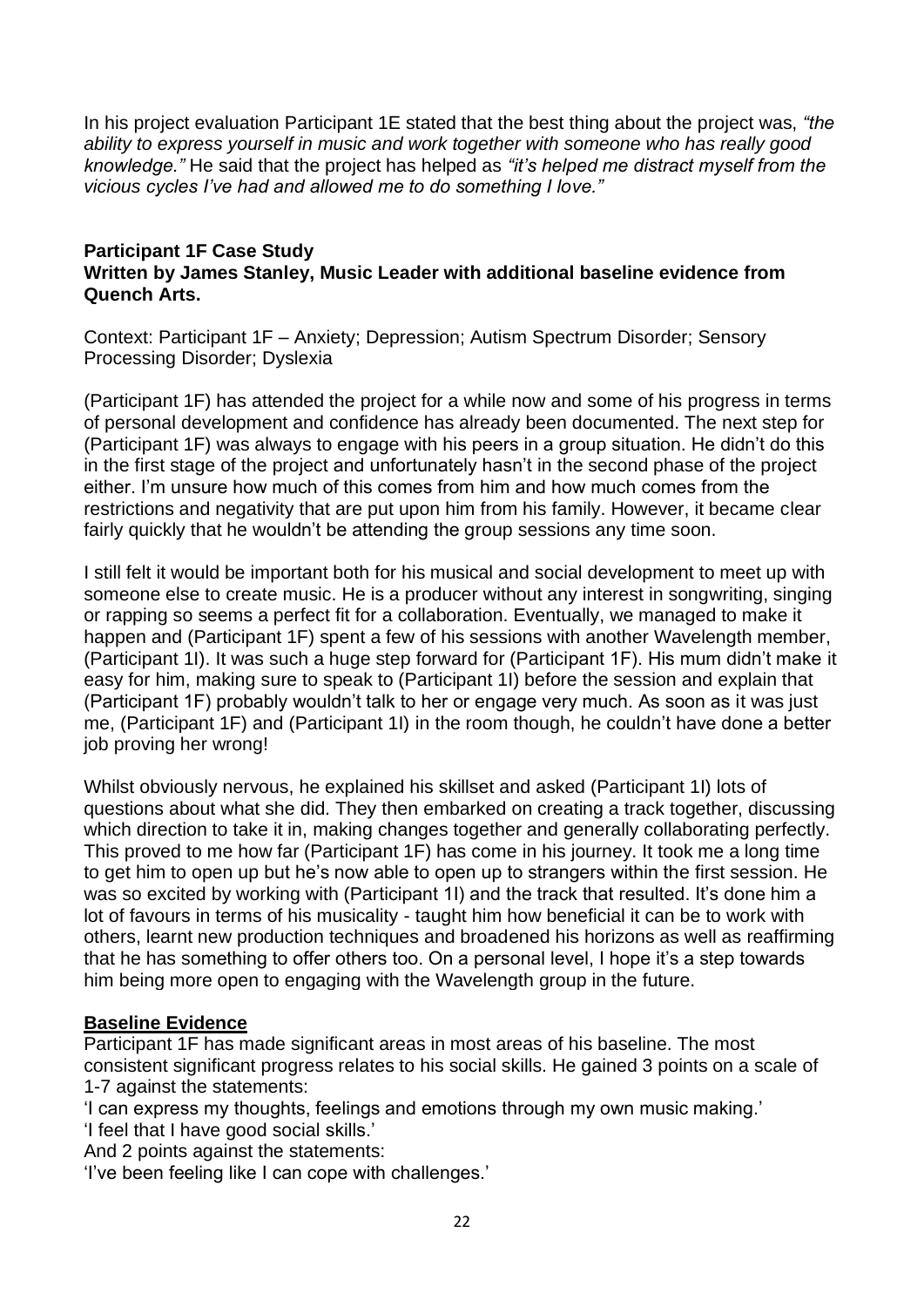'I feel that I am good at working in a team.'

He exceeded both of the personal goals that he set for the Five Ways To Wellbeing. He was able to collaborate with another participant in a few sessions, initially facilitated and then independently. He has both learnt from others and helped them progress with their own journeys both in the world of music and outside. He's started leading more sessions with the football club with older adults and younger children. Also coaching people at a tennis club.

In his project evaluation Participant 1F stated that the project has made him *"more confident about my own music and helped make my tracks sound polished"*. He said, "*It's made me think my music is not completely s\*\*\**."

His mother stated that the project had helped his self-esteem: *"he has recognised his talents and abilities. This has been the case throughout his interactions. His anxiety has reduced, and depression has lifted."* She said that his social skills had improved and that collaborating with a female participant was outside of Participant 1F's comfort zone and really beneficial for him. She stated that the project had definitely helped his resilience as, *"It's strengthened his desire to keep chipping away at things."* Of the project she said that, *"It's an opportunity for people to express themselves in a comfortable and safe environment which is incredibly important."*

## **Participant 1G Case Study Written by James Stanley, Music Leader with additional baseline evidence from Quench Arts.**

Context: Participant 1G – Anxiety; Depression; ADHD

(Participant 1G) is only at the beginning of his journey but has already made great progress. He has ADHD and suffers from anxiety and depression. Music is something that he's very passionate about. He loves listening to music and used to do a lot of performance at school singing in shows and choirs. I can only assume that something has happened to knock his confidence with music as he doesn't perform anymore and gets quite nervous at the prospect of singing, even in sessions.

Right from the off, he was incredibly excitable and engaged. He's picked up some new musical skills in his one-to-one sessions - music production being the key thing to add to his singing. The very first track he was so pleased with. *"This is how the professionals make music. I never dreamed I'd be able to do the same thing as them."* It really raised his confidence to be engaged in music, something he was so passionate about.

He very quickly started attending group sessions and fit in very well but with a certain apprehension. *"These people have been writing songs for a long time - I've only just started and I can't expect to be as good as them."* His confidence needed a little bit of help. He'd often come up with a lyric or melody and then dismiss it as not being good enough.

The rest of the Wavelength group were so kind to him and really built him up. He was incredibly excited about the fact that he'd written a song with a group of people. He felt like he could learn a lot from them and was genuinely happy to just be involved. This meant he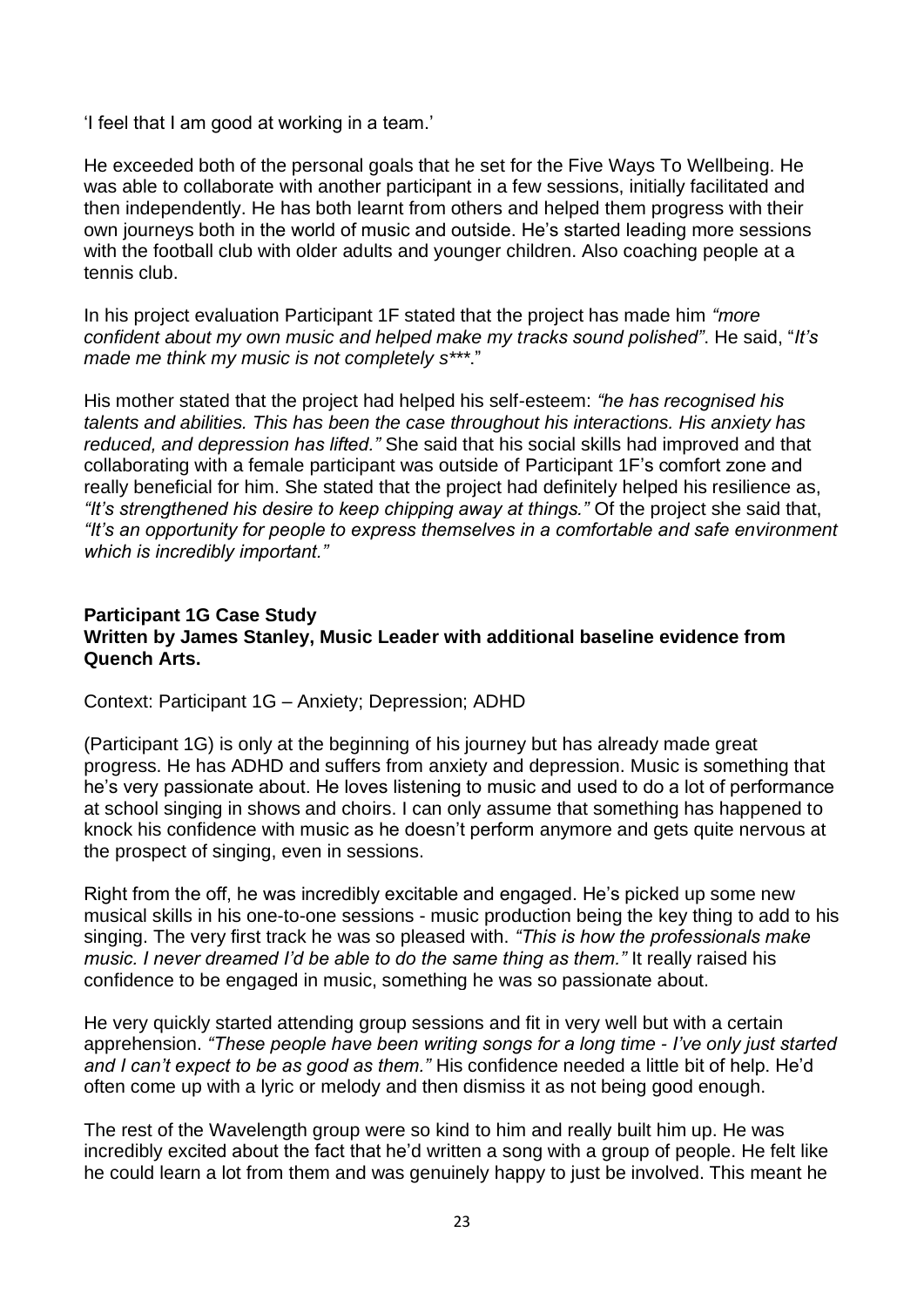kept coming back and got stuck in to all the different elements of the sessions. He was happy to record vocals even though he was very inexperienced and had trouble with his pitching. The group helped him out with it.

Then it came to the performance. He really, really wanted to be there and be involved but when it came to it, his confidence still wasn't there (bearing in mind he'd only been a part of the project for a few months at this point!). In rehearsals he gave way to tears more than once; he left the room and expressed that he didn't think he'd ever be able to do it. Again, the Wavelength group came through. We persuaded him to come and practise on stage and the reaction he got was so heartfelt and kind that he couldn't help but raise his head a little higher. Another member of the group offered to sing the song with him in the performance. He agreed. So, he went from absolutely not wanting to perform to being on stage for most of the songs in the set! The way he performed and pulled himself through a difficult situation moved both of his parents to tears. His confidence and self-esteem on that day alone grew so much. It's a great example of how a supportive environment like that created on the Wavelength project can be such a huge comfort and springboard for growth to people like (Participant 1G) who are going through a period of their life where they're feeling anxious, scared and a bit alone.

He is so thankful for the project. In his feedback all he kept saying was, *"I wish everyone had the opportunity to come here, it could help so many people!*" (Participant 1G) is at the beginning of his journey with Wavelength and if he keeps engaging with the project as he has, he'll go from strength to strength.

## **Baseline Evidence**

Participant 1G has progressed 1 point in nearly all areas of his self-assessed baseline scores, despite not being involved in the project for the full year. The most relevant exceptions are:

'I find it easy to sing/play in front of others' where he reduced from a 7 to a 4 (on a scale of 1-7) for the reasons discussed above and because he felt his initial score was perhaps too positive.

More positive progress can be seen with:

'I feel that I am able to connect with other people on the project' (increase from 4 to 7) 'I feel that I am good at working in a team' (increase from 5 to 7)

In regards to the goals he set for the Five Ways To Wellbeing, he exceeded these. He wanted to work with others and start to attend the group sessions. He did this, collaborating with others on the project, is proud of the songs that he helped everyone write and performed live at the performance!

In his evaluation, Participant 1G stated that the best thing about the project was, *"Being creative and actually getting to where you want to be."* He stated that *"It's made me more sociable. It's made me more creative I would say. It's made me more 'idea thinking'. It's also made me feel more active and good about myself."*

Asked for an example of how the project has helped his ability to express himself he said, "*Putting my own ideas down in a song - hearing it back made me think 'wow!'"* He is clear that the project has helped his relationship with peers: "*Before I came onto the project I was a lot quieter but now I chat to more people. I also tell people to try music themselves."*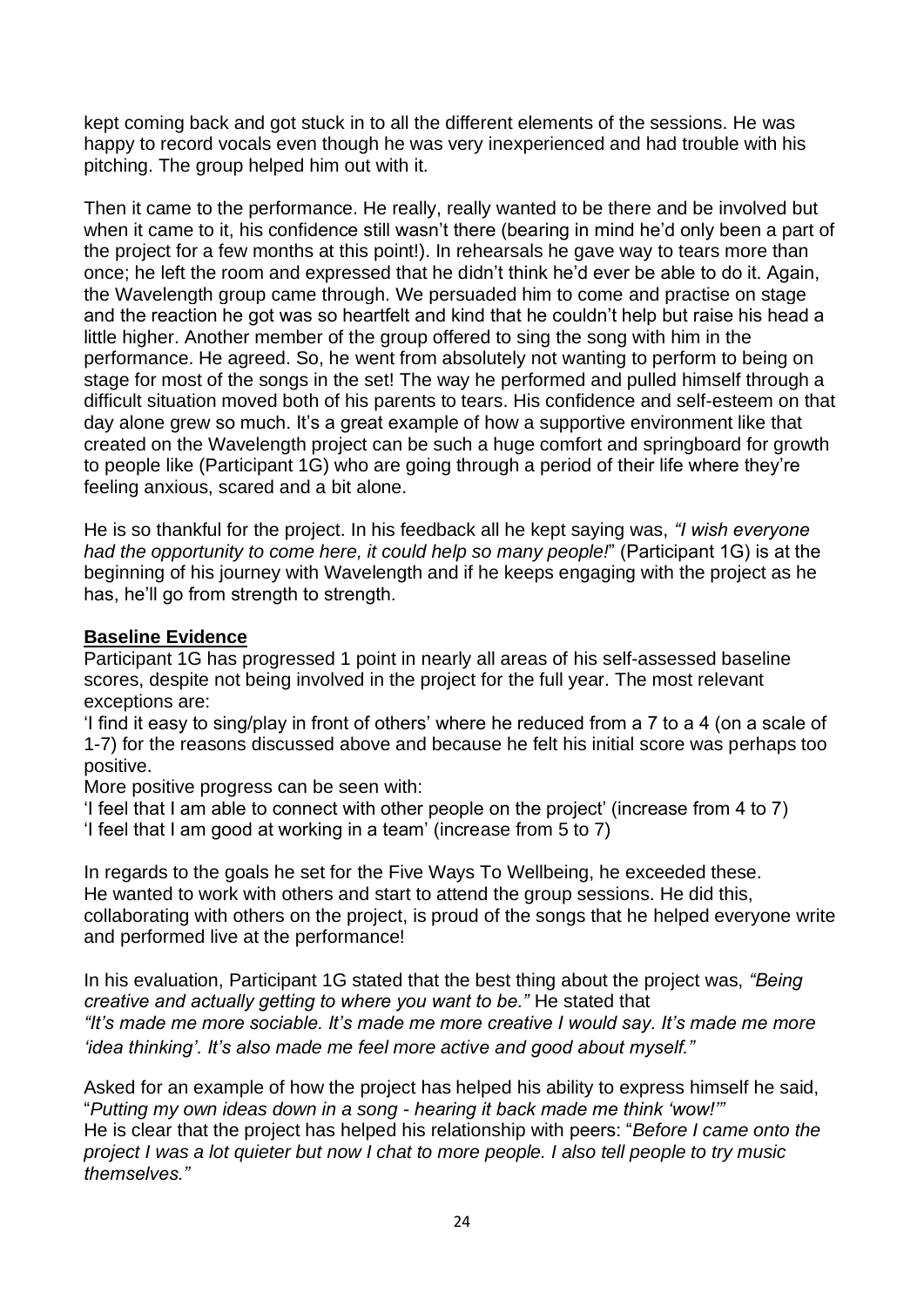# **Reflections and Lessons Learned**

## *Project Schedule:*

In the initial 3 years of the Wavelength project, activity ran from October - July each year, which aligned with school terms and the summer holiday period. This year, apart from some interim 'holding' activities, the main Wavelength project ran from December 2018 - October 2019, due to the timeframe of hearing about the success of our BBC Children in Need grant application, with the final concert on 26th October. This change in schedule has provided us with some challenges as having the summer holidays near the end of the project has caused some disruption. Some participants reduced/stopped engaging in September due to stresses with starting back at, or changing, school/college. We will address this in the next project year and have requested a change to BBC Children In Need to amend the 2020 schedule to Jan-Nov delivery, with the report deadline as 31st January.

We continue to be happy with the project structure in regards to session delivery, which takes place on a rotation basis (week  $1 =$  one to ones; week  $2 =$  group songwriting; week 3  $=$  group ensemble; week  $4 =$  recording/production). This pattern works well as participants know what to expect each week.

# *Participant Recruitment:*

We faced some slippage in new participant recruitment due to delays in being able to publicise the opportunity, as we hadn't factored in time needed to obtain the BBC Children in Need logo licence and marketing approval. Acting on feedback from referral partners, and liaising with our steering group, we decided to have an element of rolling recruitment this year. The main benefit with rolling recruitment is that young people referred to the project midway through the year can immediately benefit (versus waiting a year for a new intake). However, a challenge that we faced with this is that it hasn't worked for the end of year concert, as some participants hadn't had their full allocation of sessions to feel ready to perform. In the next project year, we have decided to address this by filling 80% of the places at the beginning of the year, saving 2 places for a spring start and 2 for a summer start.

# *Flexibility on the Most Appropriate First Access for Individual Participants*:

Most participants joining the project find the one-to-one sessions the most accessible starting point, developing skills and confidence to access group sessions across the year. However, this year some participants have struggled with one-to-one sessions, with the focus and sole attention being on them. We therefore worked with them on a pairs/small group basis to build skills. In future we will discuss this option in our initial meetings with participants and their referral contacts, to offer the best initial engagement plan for each individual.

# *Training Costs*

A logistical and budgetary issue was faced this year as a requirement of new funding being achieved from BBC Children In Need. This funder required all project staff to attend face-toface Child Protection training delivered by an external provider. As part of our safeguarding policy, all Quench Arts staff complete regular, high quality, NSPCC Child Protection Level 1 online training alongside an annual project safeguarding induction led by Quench Arts Directors. The challenge in having to organise additional face-to-face training, in addition to training already paid for and undertaken, was the associated to cost to the organisation and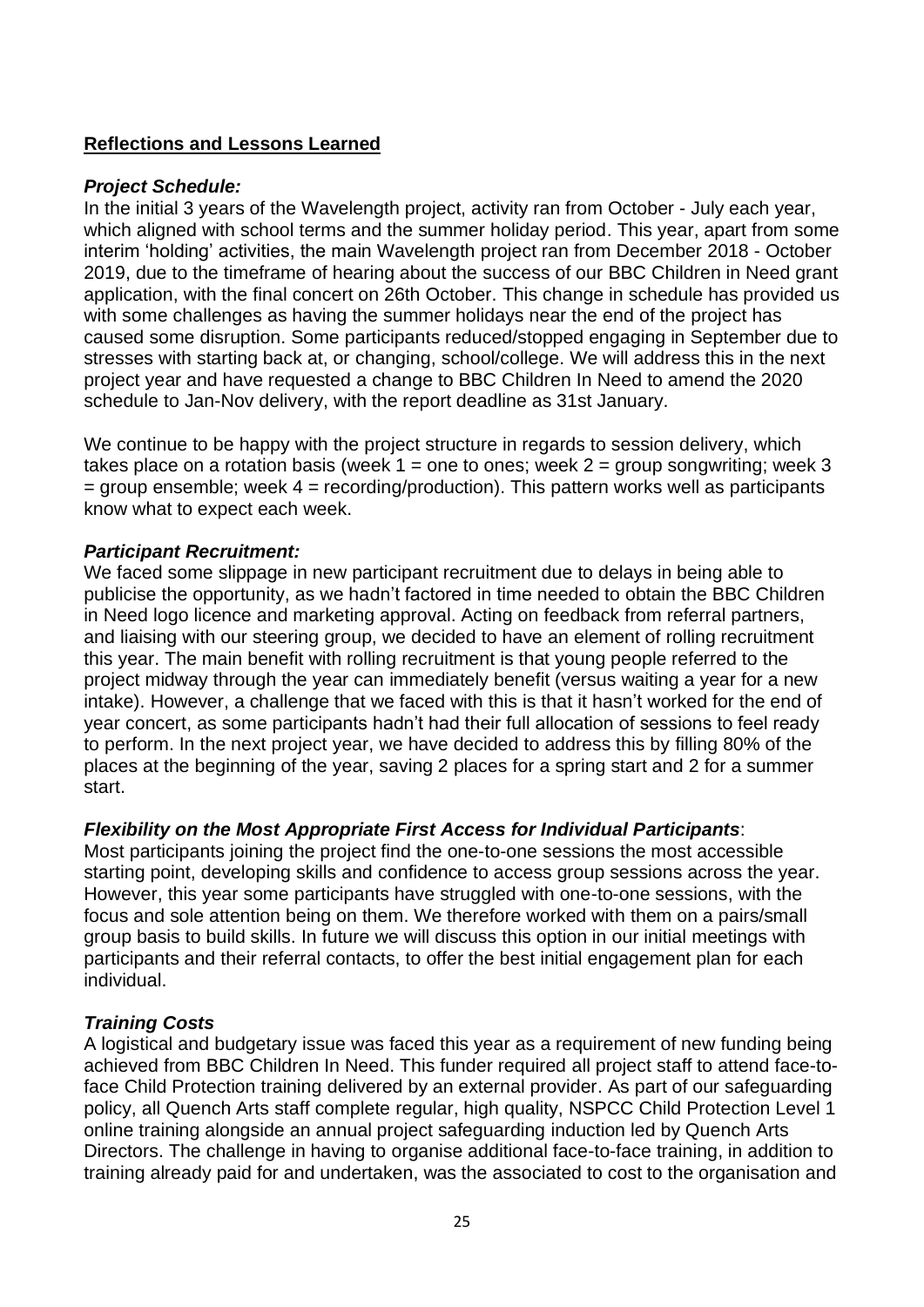impact on our unrestricted (non-project) funding. Luckily we managed to secure free course places via our partnership with Birmingham Children's Hospital for their 1 day Level 3 Child Protection with Prevent course, but there was still a financial impact on our organisation because our freelance practitioners needed to be reimbursed for their time, which was not built into project costs. In future funding bids, we will ask for information up-front about any additional grant-holder requirements and add CPD costs into our budgets to cover this kind of eventuality.

# *Artistic Team and Project Delivery Model*

We are incredibly lucky to have a strong team of music leaders working on the project, all who bring their own musical strengths and personalities to the role, as well as their vast experience in working with young people and the mental health sector. They cover a wide range of styles and instrumentation and they work incredibly well together. The impact seen and the progress that individual participants has made has been a testament to the hard work and dedication to the team and the inspiration, enthusiasm and motivation they provide. We are very lucky to be able to continue to work with this consistent team for the next project year and this consistency really helps to build trust and rapport with ongoing participants.

We continue to be happy with the project structure in regards to session delivery, working on a rotation basis (week  $1 =$  one to ones; week  $2 =$  group songwriting; week  $3 =$  group ensemble; week  $4 =$  recording/production). This pattern works well as participants know what to expect each week. We will continue to revise the model over the coming year and will make tweaks and amendments as and when needed.

# **Links:**

Photographs from the End of Year Sharing: [https://www.facebook.com/quench.arts.3/media\\_set?set=a.1448861321946918&type=3](https://www.facebook.com/quench.arts.3/media_set?set=a.1448861321946918&type=3)

Soundcloud link to this year's Wavelength album: [https://soundcloud.com/quench\\_arts/sets/wavelength-cd-2019](https://soundcloud.com/quench_arts/sets/wavelength-cd-2019)

Further information about Mental Health First Aid training: <http://mhfaengland.org/>

Further information about the Five Ways to Wellbeing and Outcomes Star: <http://www.neweconomics.org/projects/entry/five-ways-to-well-being>

<http://www.outcomesstar.org.uk/mental-health/>